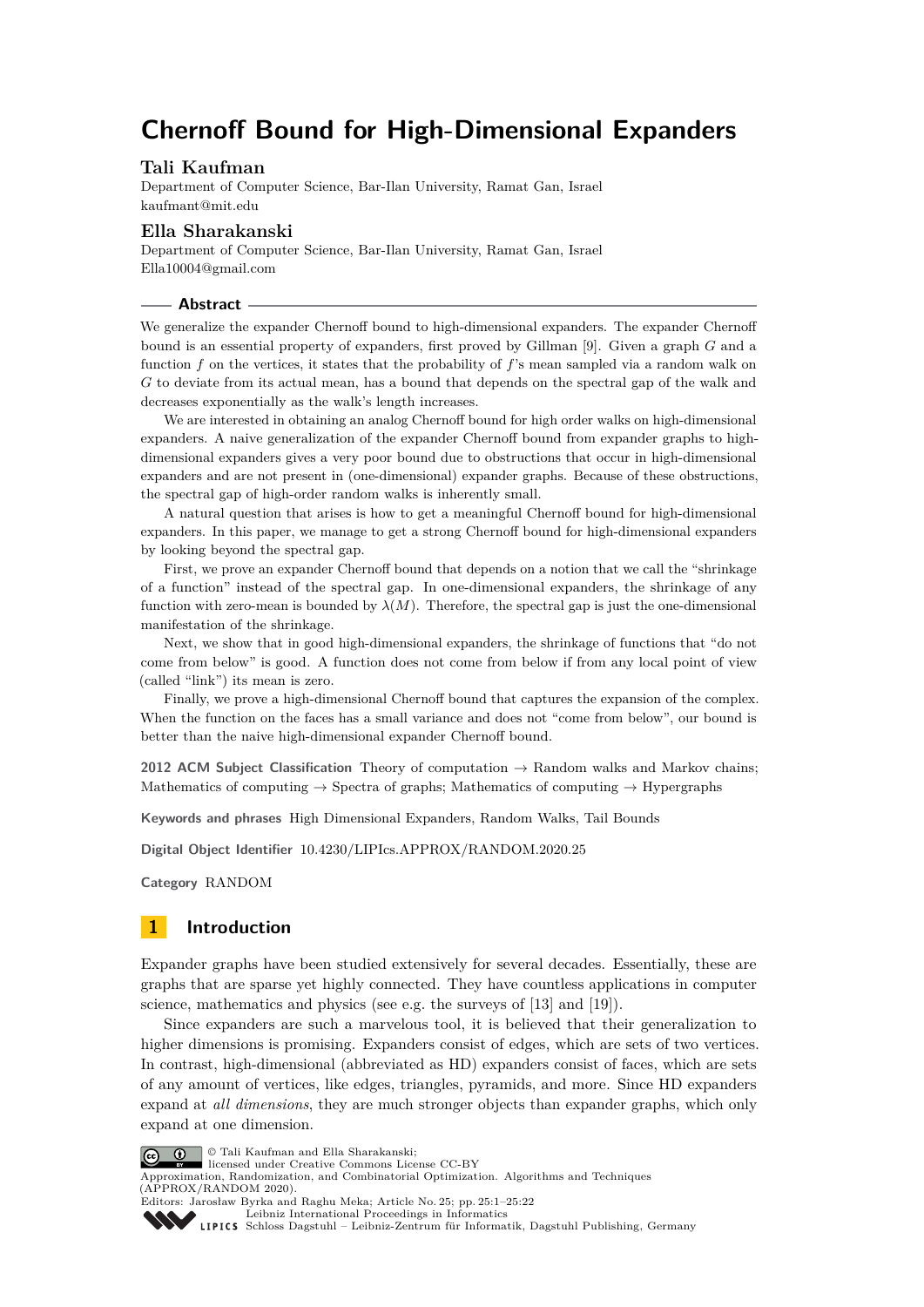#### **25:2 Chernoff Bound for High-Dimensional Expanders**

Recently, HD expanders have attracted a lot of attention. A notable example is the paper of [\[1\]](#page-15-0) which solves a major open problem on counting the bases of matroids. The algorithms and proofs in their paper build on recent results about *random walks on HD expanders* (e.g. [\[16\]](#page-16-3) and [\[15\]](#page-16-4)).

In this paper, we study further aspects of random walks on HD expanders. In particular, we generalize the expander Chernoff bound to HD expanders. Generally speaking, this bound states that a random walk on an expander acts "as expected".

Let us present the (one-dimensional) expander Chernoff bound in a more precise way. There are many forms for this bound (see e.g.  $[10, 14, 18, 21, 12, 20, 5]$  $[10, 14, 18, 21, 12, 20, 5]$  $[10, 14, 18, 21, 12, 20, 5]$  $[10, 14, 18, 21, 12, 20, 5]$  $[10, 14, 18, 21, 12, 20, 5]$  $[10, 14, 18, 21, 12, 20, 5]$  $[10, 14, 18, 21, 12, 20, 5]$  $[10, 14, 18, 21, 12, 20, 5]$  $[10, 14, 18, 21, 12, 20, 5]$  $[10, 14, 18, 21, 12, 20, 5]$  $[10, 14, 18, 21, 12, 20, 5]$  $[10, 14, 18, 21, 12, 20, 5]$  $[10, 14, 18, 21, 12, 20, 5]$ ), the form we present appears in [\[10\]](#page-16-5) and is considered standard.

Let *G* be an undirected connected graph on vertices  $V := \{1, \ldots, n\}$  with positive weights on its edges. The graph is equivalent to a connected random walk with transition matrix *M*. Let  $\pi$  be the stationary distribution of  $M$  and let  $\{w_i\}_{i=1}^t$  be a random walk according to  $M$ with initial distribution  $\pi$ . Let  $f: V \to [0, 1]$  be a function on the vertices.

The general form of the graph generalization of Chernoff bound is as follows: for all  $0 \leq \epsilon \leq 1$ ,

<span id="page-1-0"></span>
$$
\mathbb{P}\Big[\Big|\frac{1}{t}\sum_{i=1}^t f(w_i) - \mathbb{E}_\pi[f]\Big| \ge \epsilon\Big] \le 4 \cdot \exp\Big(-\Omega(\epsilon^2 st)\Big). \tag{1}
$$

Note that for a better bound, we want *s* to be bigger.

The expander Chernoff bound states that inequality [\(1\)](#page-1-0) holds for  $s = 1 - \lambda_2(M)$ , where  $\lambda_2(M)$  is the second largest eigenvalue of *M*. This bound works best for graphs with  $\lambda_2$  as close to 0 as possible. By Definition [7,](#page-7-0) these are exactly (one-sided) expander graphs.

As thoroughly explained in [\[21\]](#page-16-8), this bound is a very useful tool in theoretical computer science. It has applications in a variety of areas like construction of efficient error-correcting codes, hardness of approximation, deterministic amplification, security amplification in cryptography, extractor construction, and more.

Since high-dimensional expanders are very promising, and the Chernoff bound for expander graphs is fundamental and extremely useful, we see great potential in further generalizing it to higher dimensions.

Such a generalization should provide a Chernoff bound for random walks on high-dimensional faces, that is similar to the bound we have for walks on vertices. Since highdimensional expanders are better than one-dimensional, one could expect to obtain a generalization simply by applying the existing expander Chernoff bound to high-order walks.

However, this method results in a surprisingly poor bound, due to natural obstructions that occur even in the best high-dimensional expanders, and do not happen for one-dimensional expanders. Because of these obstructions, the spectral gap  $1 - \lambda(M)$  of high-order random walks is inherently small.

In this paper, we manage to overcome this problem by looking beyond the spectral gap. First, we prove an expander Chernoff bound that depends on the "shrinkage of the function" *f* (see Definition [3\)](#page-4-0) instead of the spectral gap. In one-dimensional expanders, the shrinkage of any function with zero-mean is bounded by  $\lambda(M)$ . Therefore, the spectral gap is just the one-dimensional manifestation of the shrinkage.

Next, we show that in good high-dimensional expanders, the shrinkage of functions that "do not come from below" (see Definition [1\)](#page-2-0) is good. A function does not come from below if its mean is zero from any local point of view (called "link", see Definition [11\)](#page-7-1). This criterion naturally generalizes zero-mean functions since there is only one local point of view on vertices and it includes all of them.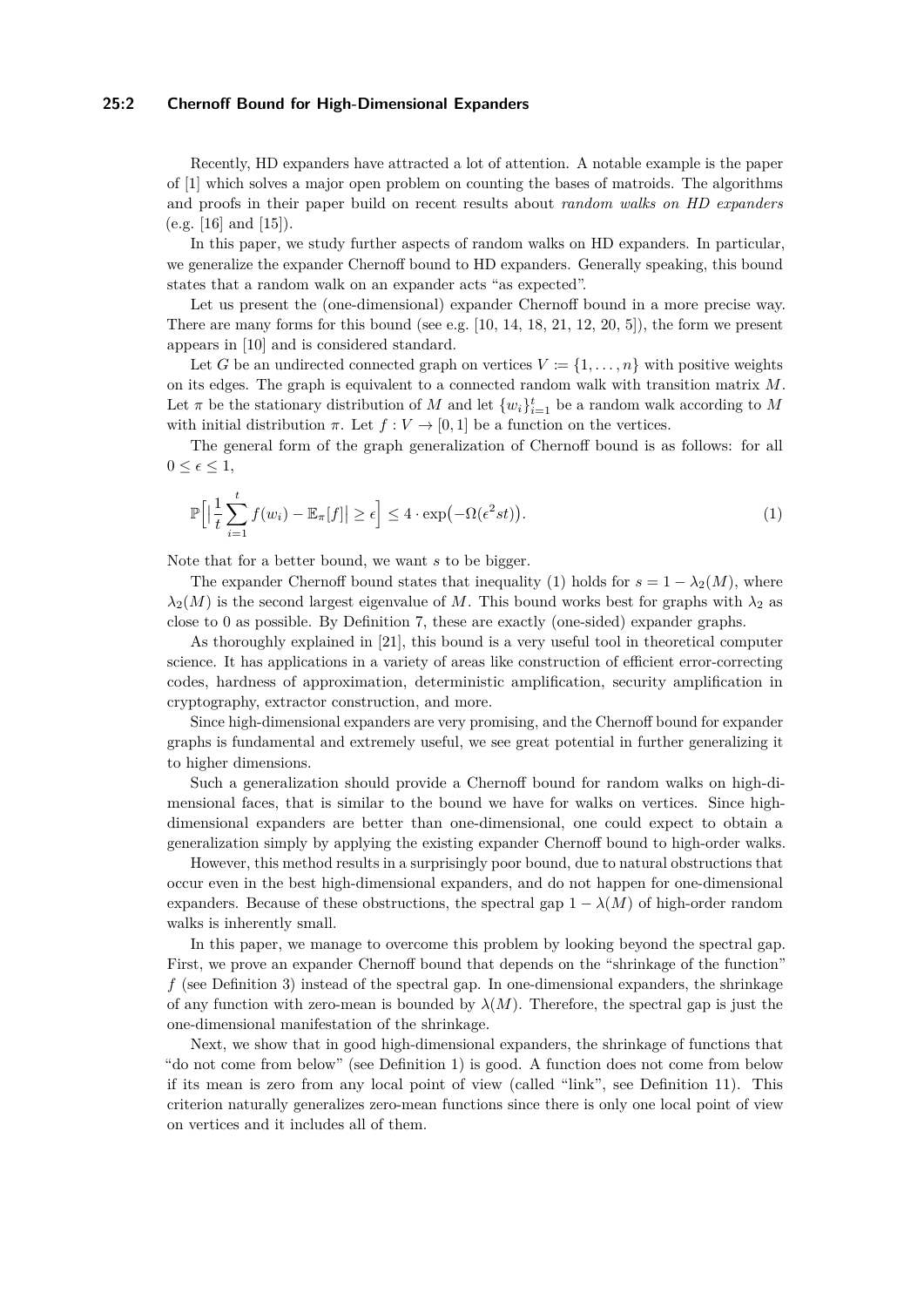Thus, we obtain a high-dimensional expander Chernoff bound that works well for functions that have a small variance and do not come from below.

# **1.1 Background**

Let us provide a simplified version of the definitions we need in order to present our results. The detailed definitions are deferred to Section [2.](#page-6-0)

Given a weighted undirected connected graph *G*, its normalized second largest eigenvalue in absolute value is denoted  $\lambda(G)$ . We say that *G* is a (two-sided) *λ*-spectral expander if *λ*(*G*) *< λ*.

We study a generalization of the above definition to higher dimensions, based on *simplicial complexes*. A pure *d*-dimensional simplicial complex *X* consists of sets of size  $d+1$  and all of their subsets. These sets are called faces, and  $X(i)$  denotes the set of faces of size  $i + 1$ . Our complexes are equipped with a probability distribution  $\pi_d$  over the *d*-faces, which induces probability distributions  $\pi_k$  over *k*-faces. In addition, each  $\pi_k$  induces an inner-product on the subspace of *k*-cochains (functions from  $X(k)$  to  $\mathbb{R}$ ) denoted  $C^k(X)$ .

There are several different ways to define high-dimensional expanders. We use a notion called (two-sided) local-spectral expander, defined in [\[7\]](#page-16-12), since it is the generalization of spectral-expanders to higher dimensions. Given a face  $\tau \in X(i)$ , the *link* of  $\tau$ , denoted  $X_{\tau}$ . is its local point of view. Formally, it is a simplicial complex obtained by taking the faces of *X* that contain *τ* and removing *τ* from them. A pure complex is a *γ-local-spectral expander* if for any link, the underlying graph is a  $\gamma$ -spectral expander (see Definition [13\)](#page-8-0).

The high-order random walk we study is called the lazy upper random walk on *k*-faces, defined in [\[15\]](#page-16-4) and denoted  $M_k^+$ . This walk naturally generalizes the standard lazy walk on graphs. It can move between two  $k$ -faces if they are both contained in the same  $(k + 1)$ -face.

Given a function  $f: X(k) \to \mathbb{R}$  and a face  $\tau \in X(j)$ , the localization of  $f$  on  $X_{\tau}$  is the function  $f_\tau: X_\tau (k - j - 1) \to \mathbb{R}$  defined by  $f_\tau(\sigma) = f(\tau \cup \sigma)$ .

<span id="page-2-0"></span> $\triangleright$  **Definition 1.** We say that a function  $f: X(k) \to \mathbb{R}$  is from level  $j + 1$  if its expectation *on the links of j*-faces *is zero.* Formally, *f is from level*  $j + 1$  *if*  $\mathbb{E}_{\pi_{\tau}}[f_{\tau}] = 0$  *for all*  $\tau \in X(j)$ *.* 

Informally, we say that *f does not come from below* if it is from a high level (e.g. from level *k*). Our high-dimensional Chernoff bound works best for functions *f* that do not come from below and have a small variance.

## **1.2 Our Contribution: Approach and Considerations**

**A bound for high-order random walks.** Observe that the graph Chernoff bound is actually a bound for *random walks* on graphs. Hence, what we are looking for is a bound for *random walks* on high-dimensional expanders. Specifically, we study the lazy upper random walk, since it is highly related to the structure of the HD expander (see Definition [17\)](#page-8-1).

**Capturing the expansion.** Given a HD  $\gamma$ -local-spectral expander *X* (see Definition [13\)](#page-8-0), we want a bound that captures the expansion of *X*. We can apply the graph Chernoff bound [\(1\)](#page-1-0) to the random walk  $M_k^+$  and get a bound where  $s = 1 - \lambda(M_k^+)$  (see Definitions [7\)](#page-7-0). Unfortunately, this value of  $s$  is bounded away from 1 (in fact, it behaves like  $1/k$ , so it approaches 0 as *k* increases) and hence does not capture the expansion of *X* well.

According to [\[17\]](#page-16-13),  $\lambda(M_k^+)$  is large due to natural obstructions that occur in HD expanders and not in one-dimensional expander graphs. To bypass the obstructions, our Chernoff bound takes into account the entire spectrum of  $M_k^+$ .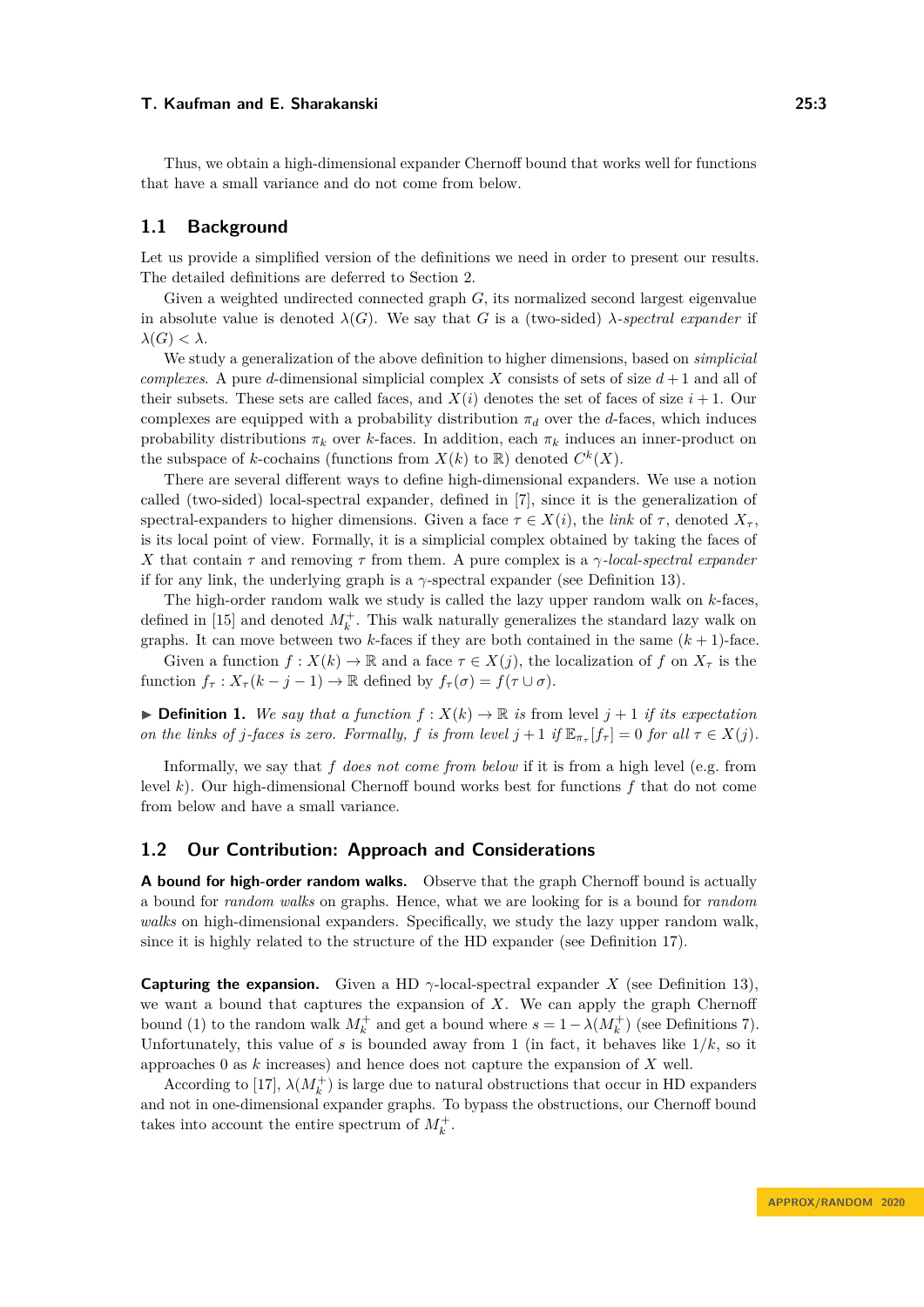### **25:4 Chernoff Bound for High-Dimensional Expanders**

**Generalizing a one-dimensional Chernoff bound.** We prove our high-dimensional Chernoff bound by generalizing a one-dimensional Chernoff bound. Given an expander graph *G* and a function f on the vertices (as in [\(1\)](#page-1-0)), our key idea is to only look at eigenvalues  $\lambda_i$  that correspond to eigenvectors that are part of the orthogonal decomposition of *f* into eigenspaces. We prove a Chernoff bound that depends on the shrinkage of  $f$ , denoted  $\lambda(f) = \max_i |\lambda_i|$ (see Definition [3\)](#page-4-0), instead of  $\lambda(G)$ . When *f* is "good" (not an obstruction),  $\lambda(f)$  is a small eigenvalue of *G*. By applying our one-dimensional Chernoff bound to  $M_k^+$ , we obtain a high-dimensional Chernoff bound that can see beyond  $\lambda(M_k^+)$  and therefore capture the expansion of *X* well.

**A bound for functions that do not come from below.** The standard one-dimensional expander Chernoff bound depends on  $\lambda(G)$ , which is the largest eigenvalue in absolute value except for 1. Namely, the bound only considers eigenspaces orthogonal to span{**1**}. Equivalently, it considers eigenspaces of zero-mean functions. These are exactly functions that their expectation on the links of  $(-1)$ -faces is zero (since the only  $(-1)$ -face is the empty face and its link is the entire set of vertices), which we call functions from level 0. Therefore, the existing bound is in fact an expander Chernoff bound for functions from level 0. Similarly, our HD expander Chernoff bound applies to functions from level *j*.

Moreover, as we will prove in Corollary [37,](#page-13-0) given a good enough *γ*-local-spectral expander, a function is from level  $j + 1$  if and only if its orthogonal decomposition into eigenspaces of  $M_k^+$  only includes eigenvectors matching eigenvalues smaller than  $\frac{k-j}{k+2} + o_\gamma(1)$ . Namely, a function does not come from below if and only if its shrinkage is small. Hence, considering functions that do not come from below is highly natural.

**Irregularity matters.** Some expander Chernoff bounds apply only to regular graphs (see e.g. [\[12,](#page-16-9) [8\]](#page-16-14)). In the case of HD expanders, even when the weights of the largest faces are uniform, the weights of other *k*-dimensional faces are usually not uniform, and hence  $M_k^+$  is usually irregular. Therefore, it is important that our bound applies to irregular graphs too.

## **1.3 Results and Technique**

Our main result is a Chernoff bound for HD expanders. When the function on the *k*-faces has a small variance and does not "come from below", our bound captures the expansion of the complex well. Namely, we present a Chernoff bound for  $M_k^+$  in the form of [\(1\)](#page-1-0), where *s* approaches 1 as *k* increases, as opposed to the naive bound where *s* approaches 0.

▶ Theorem 2 (Main theorem, HD expander Chernoff bound, informal, for formal see Theorem [48\)](#page-15-1). *Let X be a d-dimensional*  $\gamma$ *-local-spectral expander, let*  $0 \leq k < d$ *, and assume that*  $\gamma$  *is small enough.* Let  $\pi = \pi_k$  be the probability distribution over  $X(k)$  and denote  $\pi_* := \min \pi_i$ . Let  $w_1, \ldots, w_t$  *be a random walk according to*  $M_k^+$  *with initial distribution*  $\pi$ *. Let*  $f : X(k) \to \mathbb{R}$ *such that f is from level*  $j + 1$  *for some*  $-1 \le j \le k$ *, and assume*  $||f||_{\infty} = 1$ *. Then the following hold:*

**1.** *If*  $\text{Var}_{\pi}(f) \leq \pi_* \epsilon^2 c$  *for a constant*  $c \in \mathbb{R}$  *then inequality* [\(1\)](#page-1-0) *holds for*  $s = \left(1 - \frac{k - j}{k + 2} \right)$  $\frac{k}{k+2}$  +  $\sigma$ <sub>*γ*</sub>[\(1\)](#page-1-0)</sub>  $\int$ <sup>2</sup>. In particular, for  $j = k - 1$ , inequality (1) holds for  $s = \left(1 - \frac{1}{k - 1}\right)$  $\frac{1}{k+2} + o_{\gamma}(1)$ <sup>2</sup>. **2.** *If*  $\text{Var}_{\pi}(f) \leq \pi_* \epsilon^2 c$  *such that*  $4c \leq \left(\frac{k+2}{k}\right)$  $k - j + o_\gamma(1)$  $\int_{0}^{2}$ , then inequality [\(1\)](#page-1-0) holds for  $s = 1$ . *In particular, for*  $j = k - 1$ , if  $c \leq \frac{(k+2)^2}{k}$  $\frac{(n+2)}{4 + o_\gamma(1)}$  $\frac{(n+2)}{4 + o_\gamma(1)}$  $\frac{(n+2)}{4 + o_\gamma(1)}$  *then inequality* (1) *holds for*  $s = 1$ *.* 

*Note that*  $o_\gamma(1)$  *refers to a value that approaches* 0 *as*  $\gamma$  *goes to* 0*.*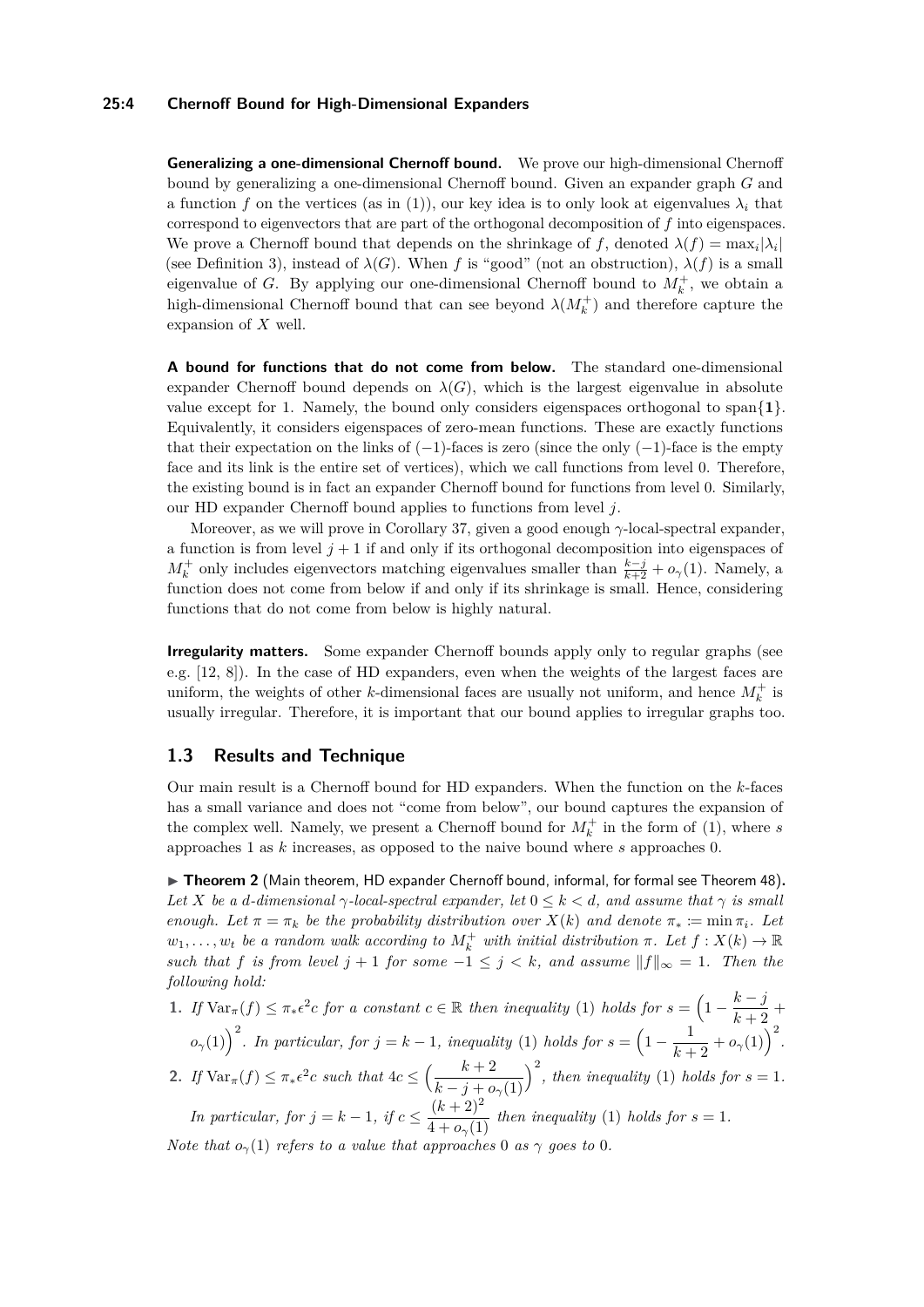**Extensions of the theorem.** In the detailed version of this theorem, stated in Theorem 48. we also provide a bound for larger  $\text{Var}_{\pi}(f)$ . Additionally, in Remark [49](#page-15-2) we provide a bound for cases where  $f$  does come from below, but its mass on the lower eigenspaces is small.<sup>[1](#page-4-1)</sup>

**Comparison with the naive bound.** One could try to achieve a similar bound by applying to  $M_k^+$  a standard expander Chernoff bound like [\[10\]](#page-16-5). However, this standard bound depends on the spectral gap, which is low even in the best HD expanders. This method would give  $s \approx 1/(k+2)$ , which approaches 0 as *k* increases. We successfully overcome this problem by considering the shrinkage of *f* in functions that do not come from below, instead of the spectral gap. Indeed, we achieve a value of *s* that is either 1 or it approaches 1 as *k* grows.

**Proof overview.** To prove this theorem, we first define the *shrinkage* of a vector by an operator (Definition [3\)](#page-4-0). The shrinkage is key to overcoming the obstructions which make  $\lambda(M_k^+)$  large. We then prove a (one-dimensional) expander Chernoff bound that depends on the shrinkage of the function on the vertices, instead of on the graph's expansion (Theorem [4\)](#page-4-2). Next, we apply to  $M_k^+$  our expander Chernoff bound for shrinking functions. Finally, we bound the shrinkage of *k*-cochains (Proposition [5\)](#page-5-0) to prove the HD expander Chernoff bound.

# **1.3.1 Defining the Shrinkage of a Vector**

Let *W* be a finite-dimensional vector-space with inner-product  $\langle \cdot, \cdot \rangle$ . Let  $M: W \to W$  be a self-adjoint operator. By the spectral theorem,  $W = \bigoplus_i E_{\lambda_i}$  where  $E_{\lambda_i}$  is the eigenspace of *M* associated with the eigenvalue  $\lambda_i \in \mathbb{R}$ . Moreover, there exists an orthonormal basis of *W* that consists of eigenvectors of *M*.

<span id="page-4-0"></span>▶ **Definition 3.** *Let*  $w \in W$ *. The* shrinkage *of*  $w$  *is*  $\lambda_M(w) := \max_i \{|\lambda_i| \mid w \not\perp E_{\lambda_i}\}\$ *. Equivalently, λM*(*w*) *is the largest eigenvalue of M (in absolute value) that matches an eigenvector that spans w. Formally, let B be any orthonormal basis of W consisting of eigenvectors*  $\phi_i$ *corresponding to eigenvalues*  $\lambda_i$  *respectively. Then*  $\lambda_M(w) \coloneqq \max_i \{|\lambda_i| \mid w \not\perp \phi_i\}$ *. For ease of notation, when*  $M$  *is clear from context, we simply write*  $\lambda(w)$ *.* 

# **1.3.2 Expander Chernoff Bound for Shrinking Functions**

We prove an expander Chernoff bound that depends on the shrinkage of the function on the vertices,  $\lambda(f)$ , instead of on the graph's expansion,  $\lambda(G)$ . As far as we are aware, this is the first bound of this kind. The bound is a generalization of a similar bound from [\[8\]](#page-16-14).

<span id="page-4-2"></span>**Theorem 4** (Expander Chernoff bound that depends on  $\lambda(f)$  instead of  $\lambda(G)$ , informal, for formal see Theorem [29\)](#page-10-0). In the setting of inequality [\(1\)](#page-1-0), assume the function  $f: V \to \mathbb{R}$ *satisfies*  $\mathbb{E}_{\pi}[f] = 0$  *and*  $||f||_{\infty} = 1$ *, and denote*  $\pi_* := \min \pi_i$ *. Then the following hold:* **1.** *If*  $\text{Var}_{\pi}(f) \leq \pi_* \epsilon^2 c$  *for some constant*  $c \in \mathbb{R}$  *then inequality* [\(1\)](#page-1-0) *holds for*  $s = (1 - \lambda(f))^2$ *.* **2.** *Moreover, if*  $\text{Var}_{\pi}(f) \leq \pi_* \epsilon^2 c$  *such that*  $c \leq \frac{1}{4\sqrt{6}}$  $\frac{1}{4\lambda(f)^2}$  then inequality [\(1\)](#page-1-0) holds for  $s = 1$ . *In the detailed version of this theorem, stated in Theorem [29,](#page-10-0) we also provide a bound for when*  $\text{Var}_{\pi}(f)$  *is larger.* 

<span id="page-4-1"></span><sup>&</sup>lt;sup>1</sup> Namely, denote  $P_{k,j} := P_{(\text{Im }d_j \nearrow k)^\perp}$  the orthogonal projection on the upper subspaces and  $\ell := ||f -$ *P*<sub>*k*</sub>,*j*  $f||_{\pi}$ . Then the bound above holds if  $\ell < \epsilon \sqrt{\pi_*}/2$  and Var<sub>*π*</sub>(*f*)  $\leq (\epsilon \sqrt{\pi_*} - 2\ell)^2 c$ .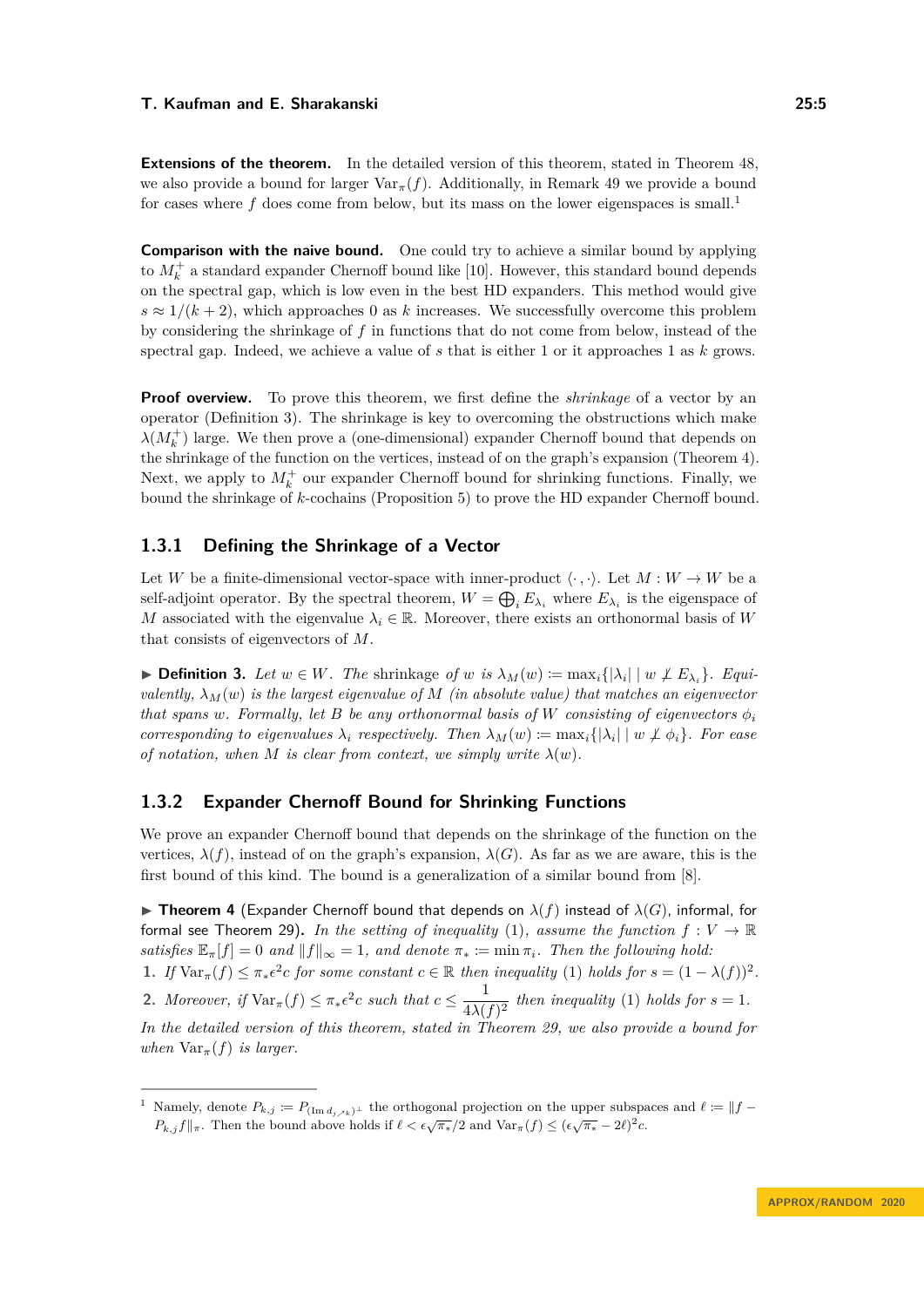#### **25:6 Chernoff Bound for High-Dimensional Expanders**

The proof is by showing a generic reduction from the problem of concentration for random walks to the well-studied problem of concentration for martingales (see e.g. [\[4\]](#page-16-15)). This reduction is a generalization of [\[8,](#page-16-14) Theorem 1.6] and it may be of independent interest. As in [\[8\]](#page-16-14), we then use [Azuma's inequality](#page-17-0) to finish the proof.

# **1.3.3 Bounding the Shrinkage of** *k***-cochains**

The following proposition shows that functions that do not "come from below" shrink well, thereby relating the structure of a complex and its spectral properties.

<span id="page-5-0"></span>▶ **Proposition 5** (Shrinkage of *k*-cochains, informal, for formal see Proposition [41\)](#page-13-1). Let *X* be *a d*<sup>*-dimensional*  $\gamma$ *-local-spectral expander, let*  $0 \leq k < d$ *, and assume*  $\gamma$  *is small enough. Let*</sup>  $f: X(k) \to \mathbb{R}$  *such that*  $f$  *is from level*  $j + 1$  *for some*  $-1 \leq j \leq k$ *. Then* 

$$
\lambda_{M_k^+}(f) \le \frac{k-j}{k+2} + o_{\gamma}(1).
$$

We prove the proposition by showing that the spectral decomposition (see Definition [24\)](#page-9-0) and the combinatorial decomposition (see Definition [23\)](#page-9-1) of  $C<sup>k</sup>(X)$ , both originally defined in [\[17\]](#page-16-13), are identical (see Theorem [36\)](#page-12-0).

Furthermore, we calculate the number of functions that do not come from below and hence shrink well (see Corollary [45\)](#page-14-0), to show that they are very common.

# **1.4 Related Work and Comparison**

First of all, let us compare our expander Chernoff bound, stated in Theorem [29,](#page-10-0) to other related results. Compared to the bound from [\[8,](#page-16-14) Theorem 1.6], our bound improves and generalizes their proof in a few ways. First, our proof applies to any stationary distribution, not necessarily a uniform one. Secondly, our bound depends on  $\lambda(f)$  (see Definition [3\)](#page-4-0) instead of  $\lambda(G)$ . Thirdly, we provide a better bound for the case where  $\text{Var}_{\pi}(f)$  is small enough. Lastly, we maintain the dependence of the bound on  $\text{Var}_{\pi}(f)/\pi_*$  instead of bounding it by *n*. Note that the proof of [\[8\]](#page-16-14) applies to vector-valued functions  $f: V \to \mathbb{R}^N$ , but we only prove the case of  $N=1$  for simplicity.

Compared to other similar bounds, the first advantage of our bound is that it depends on  $\lambda(f)$  instead of  $\lambda(G)$ . Secondly, our proof has the advantage of being elementary and not use perturbation theory. Lastly, our bound includes a special case concerning  $\text{Var}_{\pi}(f) \leq \pi_* \epsilon^2/4\lambda(f)^2$ , in which the bound does not depend on the spectral gap at all and therefore it is better than any other bound that we know of.

Since our bound depends on  $\ln(4 \text{Var}_{\pi}(f)/\epsilon^2 \pi_{*})$ , it is a better fit for cases where  $\text{Var}_{\pi}(f)$ is small enough compared to  $\epsilon$  (or, equivalently,  $\epsilon$  is large enough), and where the stationary distribution is close to being uniform.

For example, compared to [\[10\]](#page-16-5) (see [\(1\)](#page-1-0)), the main advantage of our bound is that it depends on  $(1 - \lambda(f))^2$ , which can sometimes be much larger than  $1 - \lambda_2(G)$ . Moreover, our proof is elementary whereas their proof is based on perturbation theory. However, their bound does not depend on  $\text{Var}_{\pi}(f)$  at all, so it is better when  $\text{Var}_{\pi}(f)/\pi_*$  is large compared to  $\epsilon$ .

Compared to [\[18,](#page-16-7) Theorem 1.1], both bounds are influenced by the variance of *f*, but our bound depends on  $\ln(4 \text{Var}_{\pi}(f)/\epsilon^2 \pi)$  whereas their bound depends on  $||f||_2^2$ . So for most values of  $||f||_2$ ,  $\pi_*$  and  $\epsilon$ , e.g. when  $||f||_2 > 8$ ,  $\pi_* = 1/|V|$  and  $\epsilon > 0.01$ , our bound is better. Other than that, as with [\[10\]](#page-16-5), their bound has  $1 - \lambda_2(G)$  while our bound has  $(1 - \lambda(f))^2$ , and their proof is based on the non-elementary perturbation theory while our method has the advantage of being elementary.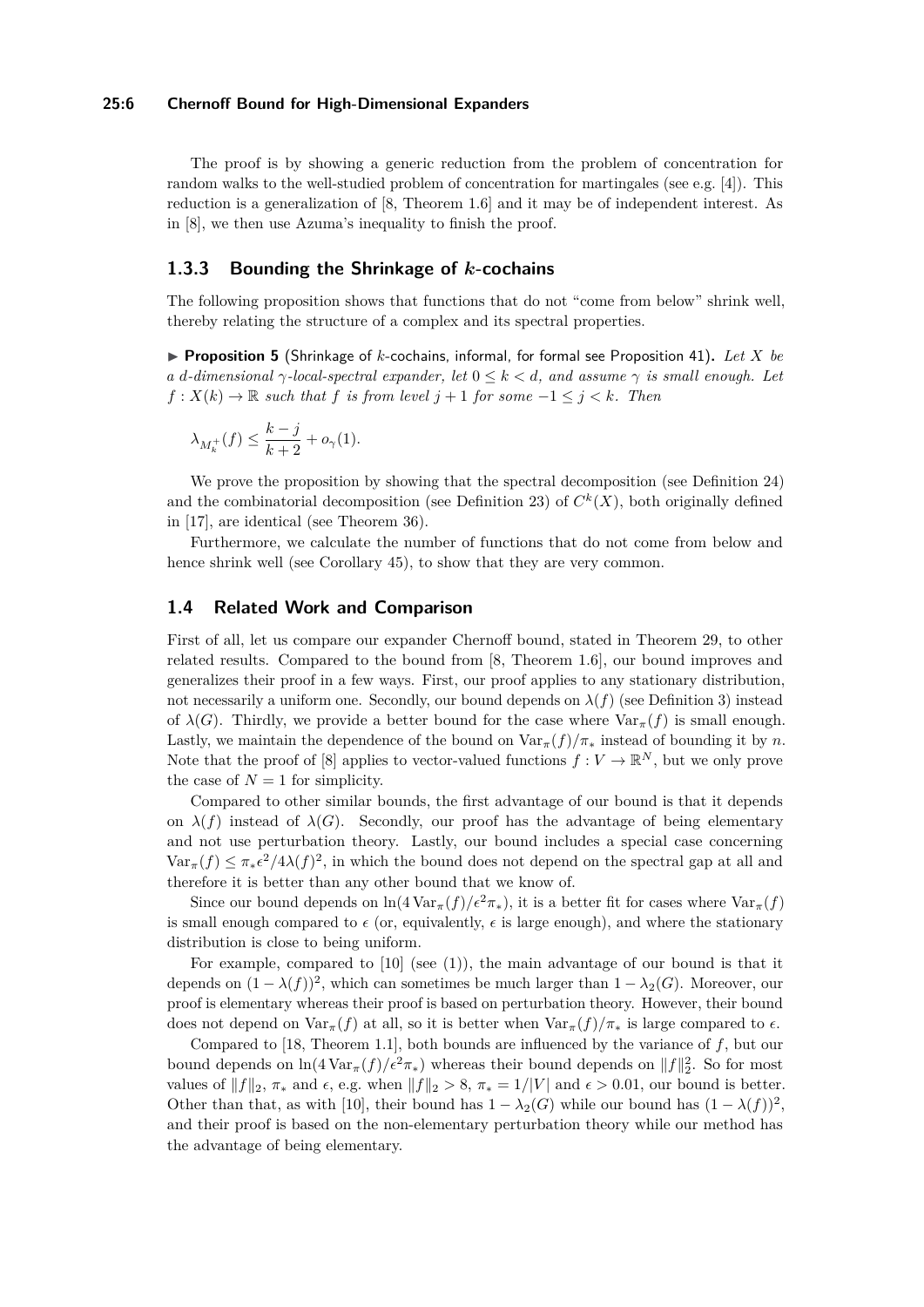Compared to [\[18,](#page-16-7) Section 4], their bound depends on  $||f||_2^2$ , whereas our bound depends on  $\ln(4 \text{Var}_{\pi}(f)/\epsilon^2 \pi_*)$ , which is mostly better when  $\epsilon$  is not too small. Moreover, their bound is only applicable for  $\epsilon \leq ||f||_2^2$ . Lastly, as before, their bound depends on  $1 - \lambda(G)$ , and our bound depends on  $(1 - \lambda(f))^2$  which can be significantly smaller.

Secondly, let us compare our Chernoff bound for high-dimensional expanders, stated in Theorem [48,](#page-15-1) to related results. As far as we know, there are no existing high-dimensional Chernoff bounds. However, we can still compare our bound to the bounds we get by applying the existing (one-dimensional) graph Chernoff bounds to  $M_k^+$ . This comparison is covered in depth by the above paragraphs. In short, if *f* has a small enough variance and does not "come from below", our bound is better since it depends on  $\lambda(f)$  instead of  $\lambda(M_k^+)$  or  $\lambda_2(M_k^+)$ . Note that since all of the eigenvalues of  $M_k^+$  are non-negative,  $\lambda(f) \leq \lambda(M_k^+) = \lambda_2(M_k^+)$ .

Finally, our work in Section [5](#page-11-0) improves some results from [\[17\]](#page-16-13). Corollary [39](#page-13-2) improves [\[17,](#page-16-13) Theorem 5.9] (stated here as Proposition [19\)](#page-9-2). It shows that the set containing the spectrum of  $M_k^+$  is even smaller than what was known before. As a consequence, corollary [40,](#page-13-3) which gives an upper bound on  $||(M_k^+)^i \phi||$ , improves [\[17,](#page-16-13) Corollary 5.11].

# **1.5 Organization**

This paper is organized as follows. Section [2](#page-6-0) provides the relevant background in detail. In Section [3](#page-10-1) we study the shrinkage of a vector denoted  $\lambda(w)$ . In Section [4](#page-10-2) we provide a Chernoff bound for expander graphs which depends on the shrinkage of the function on the vertices. In Section [5](#page-11-0) we study the shrinkage of vectors by high-order random walks and also improve some existing results. In Section [6](#page-15-3) we prove our main result regarding Chernoff bound for high-dimensional expanders. In Appendix [A](#page-17-1) we prove the the bound from Section [4.](#page-10-2) Due to space restrictions, some of the proofs are omitted and can be found in the full version of the paper.

# <span id="page-6-0"></span>**2 Preliminaries**

In this section, we present the relevant background about expander graphs, high-dimensional expanders, random walks, and decompositions of the subspace of *k*-cochains. We provide more details in the full version of this paper.

## **2.1 Expander Graphs and Random Walks**

In this subsection, we define walk operators and the inner product-space they act on. Then, we define *λ*-spectral expander graphs.

In this paper, we will consider only finite state-spaces and only *time-homogeneous* Markov chains. A *random walk M* is a finite reversible Markov chain. A sequence of random variables according to *M* is also called random walk. Throughout this paper, for ease of presentation and connection with graphs, we say that a random walk is *connected* instead of irreducible. By the book of [\[11\]](#page-16-16), a connected random walk has a positive and unique stationary distribution.

 $\triangleright$  **Definition 6** (Walk operator,  $l_2(\pi)$ ). Let M be a connected random walk over state*space V* and let  $\pi$  *be its stationary distribution.* We denote by  $l_2(\pi)$  the vector-space of *functions*  $f: V \to \mathbb{R}$  *with inner product*  $\langle f, g \rangle_{\pi} = \sum_{i \in V} \pi(i) f(i) g(i)$ *. It is indeed an inner product since*  $\pi$  *is positive. The* walk operator  $M : l_2(\pi) \to l_2(\pi)$  *is defined by*  $(Mf)(i) \coloneqq \sum_{j \in V} M(i,j) f(j).$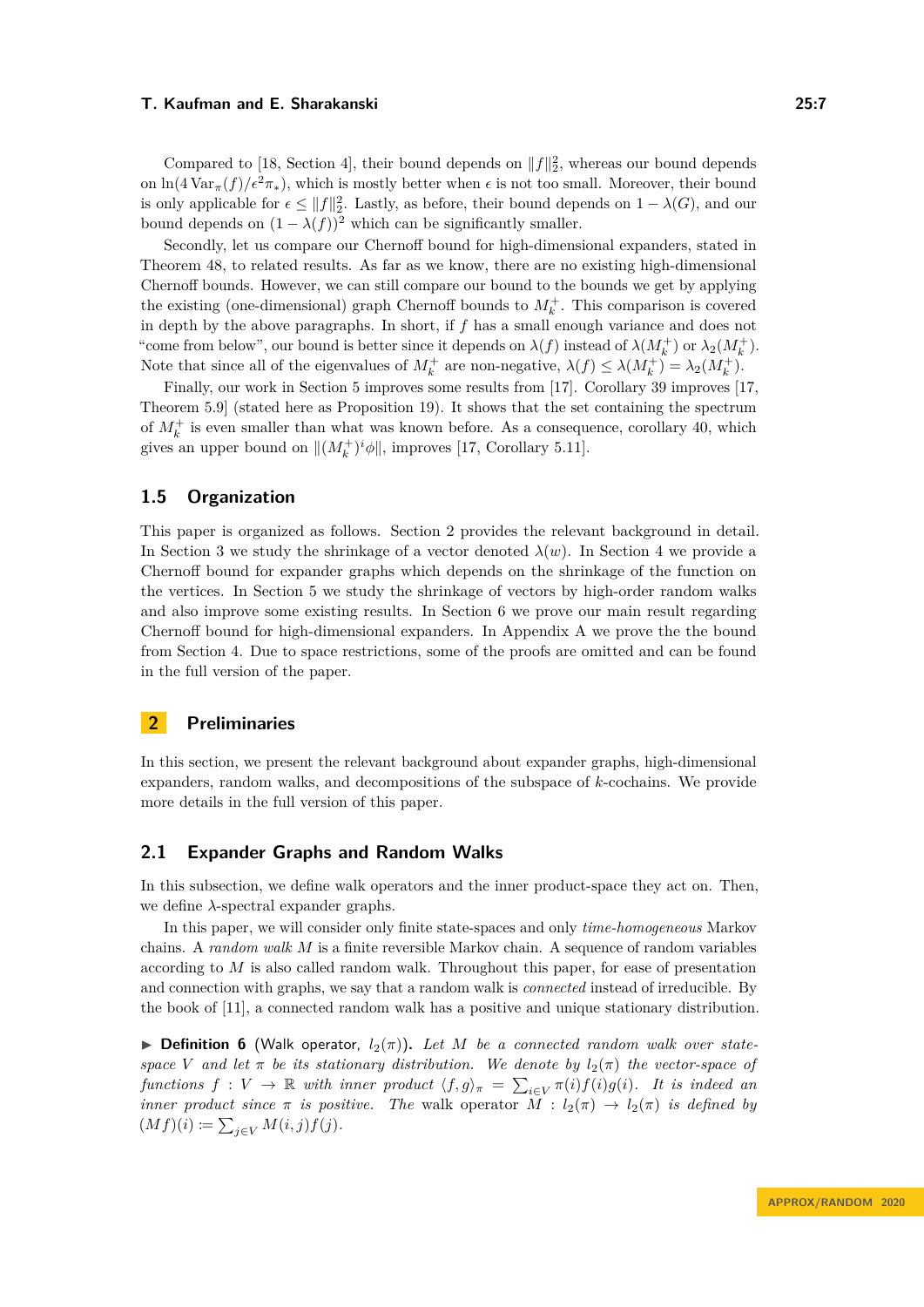#### **25:8 Chernoff Bound for High-Dimensional Expanders**

It is easy to see that a connected random walk operator *M* is self-adjoint. Therefore, by the spectral theorem, there is an orthonormal basis of  $l_2(\pi)$  consisting of eigenvectors of M, and each eigenvalue of *M* is real. We are now ready to define expanders:

<span id="page-7-0"></span> $\triangleright$  **Definition 7** ( $\lambda$ -spectral expander graph). Let G be an undirected connected graph with *n vertices and let*  $\lambda_1 \geq \cdots \geq \lambda_n$  *be its (real) eigenvalues. G is a*  $\lambda$ -spectral expander *if*  $\lambda(G) \leq \lambda$  where  $\lambda(G) := \max\{|\lambda_2|, |\lambda_n|\}$ . Alternatively, *G* is a one-sided  $\lambda$ -spectral expander *if*  $\lambda_2 \leq \lambda$ *.* 

A small value of *λ* means that the graph is a better expander. *λ* also controls how well *M* shrinks functions, since  $\|Mf\|_{\pi} \leq \lambda \|f\|_{\pi}$  for any *f* such that  $\mathbb{E}_{\pi}[f] = 0$  (again by the spectral theorem). Therefore good expanders *shrink functions* well. The following proposition is well-known:

<span id="page-7-2"></span>**Proposition 8.** Let  $G$  be an undirected connected graph.  $G$  is non-bipartite if and only if  $\lambda(G) < 1$ *.* 

# **2.2 High-Dimensional Expanders**

High-dimensional expanders are a special type of abstract simplicial complexes. They are similar to graphs, but they consist of faces instead of just edges. Faces can be edges, but they can also be vertices, triangles, pyramids, etc. Let us provide the formal definitions.

A *face*  $\tau$  is a set of vertices. The *dimension* of  $\tau$  is defined by dim( $\tau$ ) :=  $|\tau| - 1$ . Let X be a set of faces. *X* is an *abstract simplicial complex* if for every face  $\tau \in X$ , if  $\sigma \subset \tau$  then  $\sigma \in X$ . We denote by *X*(*k*) the set of faces of dimension  $k \geq -1$ . The *dimension* of *X* is  $\max\{\dim(\tau) \mid \tau \in X\}.$ 

I **Definition 9** (Pure simplicial complex)**.** *Let X be a d-dimensional abstract simplicial complex. X is called* pure *if for every*  $\sigma \in X$ *, there is a d-dimensional face*  $\tau$  *such that σ* ⊂ *τ .*

As a generalization of weighted graphs, we have weighted simplicial complexes. The weight of smaller faces is induced by the weight of larger faces to comply with the high-dimensional structure.

 $\triangleright$  **Definition 10** (Weighted simplicial complex). Let X be a pure d-dimensional simplicial *complex. Let*  $\pi_d$  *be a positive probability distribution over its d-dimensional faces. For each*  $-1 \leq k \leq d$ *, the induced probability distribution over the k-faces is denoted*  $\pi_k$ *, where*  $\pi_k(\sigma)$ *is the probability to choose a d-face*  $\tau$  *according to*  $\pi_d$  *and then get*  $\sigma$  *when uniformly choosing a k-face contained by τ . A pure simplicial complex equipped with a distribution is called a* weighted simplicial complex*.*

There are a few related but not equivalent definitions of HD expanders. Each one of them generalizes a different aspect of expander graphs. We stick to the definition that is related to random walks, called *local-spectral expander*. Basically, it says that from any local point of view (or *link*), the complex should be expanding.

<span id="page-7-1"></span>**► Definition 11** (Link). Let *X* be a pure *d*-dimensional simplicial complex. Let  $\tau \in X(k)$  be *a k*-dimensional face. The link of  $\tau$ , denoted  $X_{\tau}$ , is a pure  $(d - k - 1)$ -dimensional simplicial *complex obtained by taking every face that contains*  $\tau$  *and removing*  $\tau$ 's vertices from it. *Formally speaking,*  $X_{\tau} := {\sigma \setminus \tau | \tau \subseteq \sigma \in X}.$ 

*If*  $X$  *is weighted, we give each top face in*  $X<sub>\tau</sub>$  *a probability proportional to its probability in X, normalized so that the sum of the probabilities is* 1*. The probability is well-defined since every face in*  $X_{\tau}$  *is also a face in*  $X$ *.*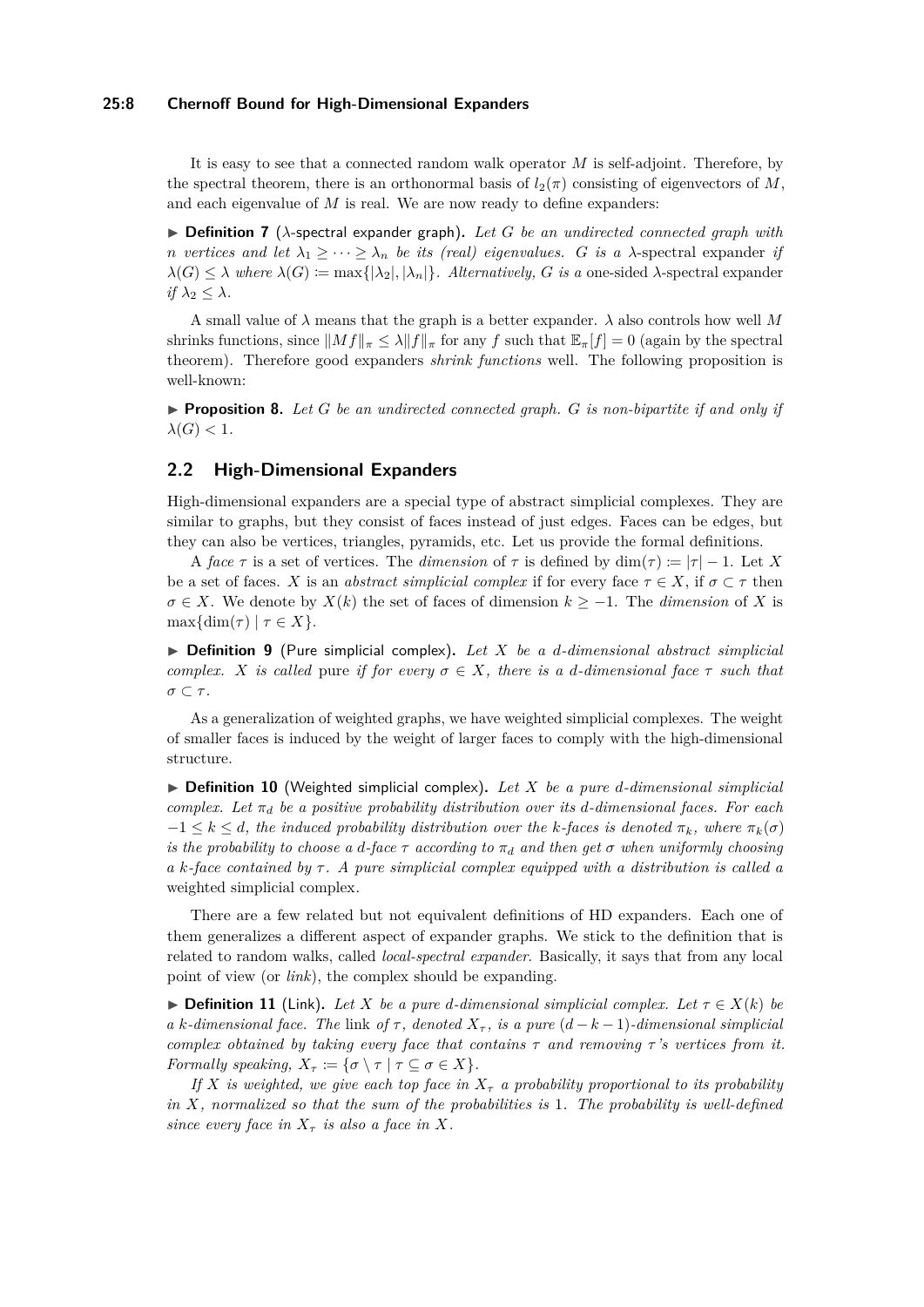$\triangleright$  **Definition 12** (Skeleton). Let *X* be an abstract simplicial complex. The skeleton of *X*, *also called the* underlying graph*, is an undirected graph with X*(0) *as its vertices and X*(1) *as its edges. If X is weighted, the skeleton inherits its weights.*

<span id="page-8-0"></span>▶ **Definition 13** (High-dimensional expander). Let *X* be a pure complex. If the skeleton of *every one of its links is a γ-spectral expander then X is a γ*-local-spectral expander*.*

**► Definition 14** (Degree). Let *X* be an abstract simplicial complex and let  $v \in X(0)$  be a *vertex in X. The* degree *of v is the number of faces that contain it, namely,*  $|X_v|$ *. The* degree *of X is* max<sub>*v*∈*X*(0)</sub>|*X*<sub>*v*</sub>|*.* 

As with expander graphs, we are interested in infinite families of *d*-dimensional bounded degree *γ*-local-spectral expanders. Explicit constructions of such families exist, see [\[7,](#page-16-12) Lemma 1.5] for example. Moreover, we know that explicit constructions with a *D*-flat top distribution exist:

**► Definition 15** (*D*-flat). Let  $\pi$  be a probability distribution over V and let  $D \in \mathbb{N}$ . We say that  $\pi$  is D-flat if there exists some  $R \in \mathbb{R}$  such that  $\pi_v \in \{\frac{1}{R}, \frac{2}{R}, \dots, \frac{D}{R}\}\$  for all  $v \in V$ .

<span id="page-8-2"></span>**Proposition 16** ([\[6,](#page-16-17) Claim 6.2]). For every  $\gamma > 0$  and  $d \in \mathbb{N}$  there exists an explicit infinite *family of bounded degree d-dimensional complexes which are γ-local-spectral expanders. They have top distribution*  $\pi_d$  *that is*  $D$ *-flat, for*  $D \leq (1/\gamma)^{O(d^2/\gamma^2)}$ *.* 

## **2.2.1 Random Walks on High-Dimensional Expanders**

One can define many different random walks on a given HD expander. We are specifically interested in a walk that captures the expanding structure of the complex. Such walks were defined for the first time by [\[15\]](#page-16-4).

<span id="page-8-1"></span> $\triangleright$  **Definition 17** (Lazy upper random walk). Let X be a weighted pure d-dimensional simplicial *complex. Let*  $0 \leq k < d$ *. Define*  $M_k^+$  *to be the* lazy upper random walk *on the k*-dimensional *faces:* For each  $\sigma, \tau \in X(k)$ ,  $M_k^+(\sigma, \tau)$  is the probability to choose a  $(k + 1)$ -face  $\eta \supset$ *σ according to*  $\pi_{k+1}$  *and then get*  $\tau$  *when uniformly choosing a k*-face contained by  $\eta$ . *Equivalently,*  $M_k^+$ :  $X(k) \times X(k) \to \mathbb{R}$  *is:* 

$$
M_k^+(\sigma, \tau) := \begin{cases} \frac{1}{k+2} & \sigma = \tau \\ \frac{\pi_{k+1}(\sigma \cup \tau)}{(k+2)\pi_k(\sigma)} & \sigma \cup \tau \in X(k+1) \\ 0 & otherwise \end{cases}
$$

*This walk is called* lazy *since*  $M(\sigma, \sigma) > 0$  *so it considers standing-still a possible move.* 

Let us provide the following definition from [\[17,](#page-16-13) Theorem 5.6]:

<span id="page-8-3"></span> $\triangleright$  **Definition 18.** Let *X* be a weighted pure *d*-dimensional  $\gamma$ -local-spectral expander. Define  $\epsilon_0 = \gamma$  *and*  $\epsilon_k = 2k(1 + 2k)$  $\frac{u}{\sqrt{2}}$  $(k)\epsilon_{k-1} + (k+1)\gamma$  *for all*  $0 < k < d$ *. We say that*  $\gamma$  *is* small enough with respect to *d if*  $\epsilon_{k-1} \leq \frac{1}{2(1-2)}$  $\frac{1}{2(1+2k\sqrt{k})}$  *for all* 0 < *k* < *d, and*  $\epsilon_{d-1}$  <  $\frac{1}{2k}$ 2  $\frac{1}{\sqrt{2}}$ *d .*

Note that  $\lim_{\gamma\to 0} \epsilon_k = 0$ . Therefore, we can construct a  $\gamma$ -local-spectral expander with a small enough  $\gamma$  by using the explicit construction from Proposition [16](#page-8-2) with a sufficiently small *γ*.

The following proposition shows that even though the second largest eigenvalue of  $M_k^+$ goes to 1 as *k* increases, we can go beyond that eigenvalue to achieve much better results. For example, when  $\gamma$  is small enough, the smallest eigenvalue of  $M_k^+$  goes to 0 as  $k$  increases.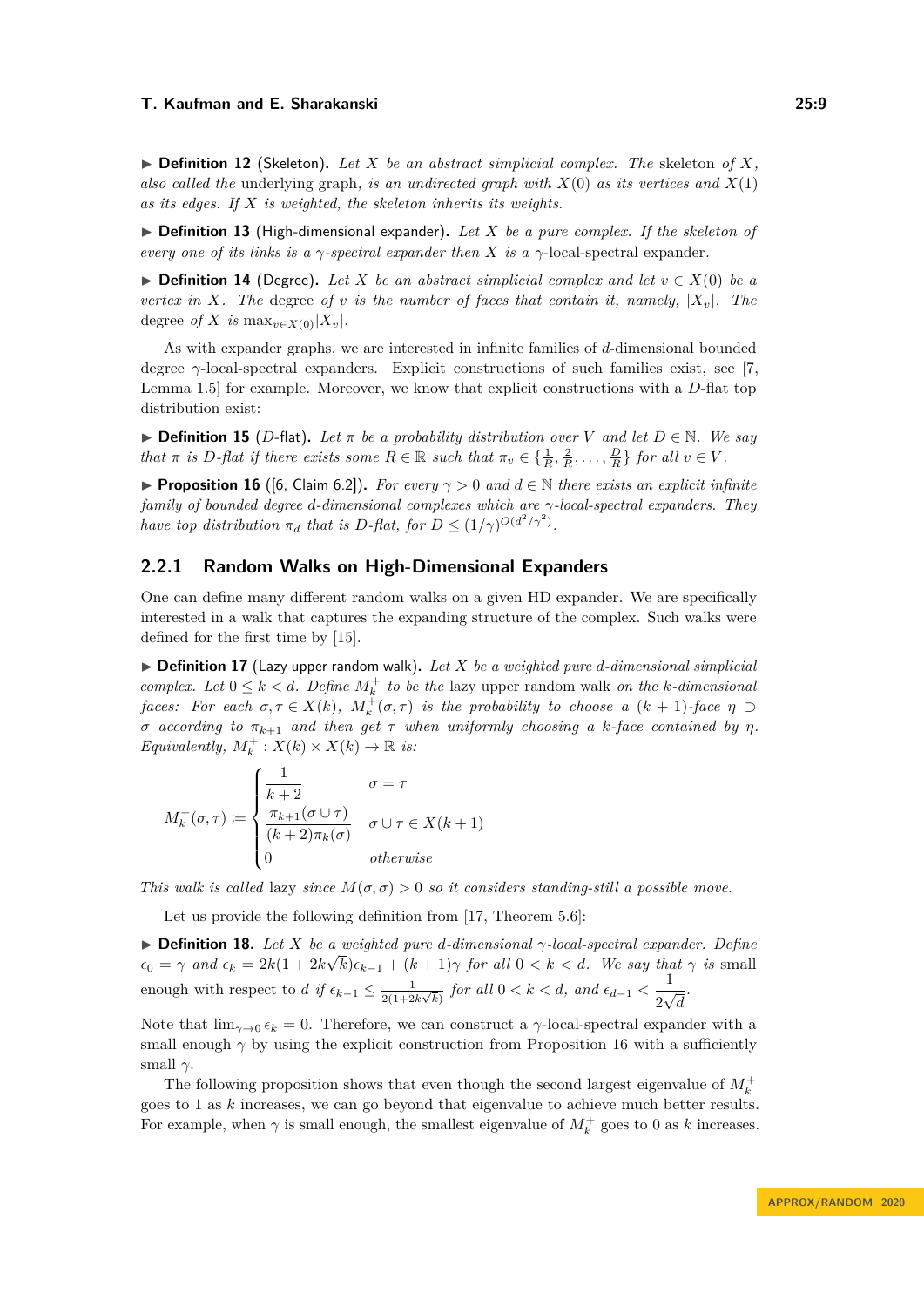<span id="page-9-2"></span>**Proposition 19** ([\[17,](#page-16-13) Theorem 5.9]). Let *X* be a weighted *d*-dimensional  $\gamma$ -local-spectral *expander.* If  $\gamma$  *is small enough with respect to d then for every*  $0 \leq k < d$ *:* 

$$
\operatorname{Spec}(M_k^+) \subseteq \{1\} \cup \bigcup_{j=0}^k \left[ \frac{k+1-j}{k+2} - \frac{\sqrt{k+1}}{k+2} \epsilon_k, \frac{k+1-j}{k+2} + \frac{\sqrt{k+1}}{k+2} \epsilon_k \right]
$$

*where*  $Spec(M_k^+)$  *is the set of eigenvalues of*  $M_k^+$ .

## **2.2.2 Decompositions of the Subspace of** *k***-Cochains**

Let *X* be an *d*-dimensional  $\gamma$ -local-spectral expander. For all  $-1 \leq k \leq d$ , define  $C^k(X)$  to be the subspace of *k*-cochains, i.e., functions  $\phi: X(k) \to \mathbb{R}$ . Let  $\pi = \pi_k$  be the probability distribution over  $X(k)$ . Let the inner-product of  $C^k(X)$  be  $\langle \phi, \psi \rangle := \sum_{i \in X(k)} \pi(i) \phi(i) \psi(i)$ and let  $\|\cdot\|$  be the induced norm. Note that as a walk operator,  $M_k^+ : C^k(X) \to C^k(X)$ .

For all  $-1 \leq k \leq d$ , define  $C_0^k(X) \coloneqq {\varphi \in C^k(X) \mid \phi \perp \mathbf{1}}$  where **1** is the constant 1 function. For all  $-1 \leq j \leq k \leq d$ , the operator  $d_{j} \nearrow_k : C^j(X) \to C^k(X)$  is defined by:

$$
d_{j\nearrow k}\phi(\sigma)\coloneqq\sum_{\substack{\tau\in X(j)\\ \tau\subseteq\sigma}}\phi(\tau)
$$

for all  $\phi \in C^j(X)$  and  $\sigma \in C^k(X)$ . Note that  $d_k \nearrow_k$  is the identity function. In addition, for  $k < d$ , we denote  $d_k \coloneqq d_k \times k+1$ .

<span id="page-9-3"></span>► Lemma 20 ([\[17,](#page-16-13) Section 5.3]). Let  $0 \le j \le k$ *. Then*  $d_{j-1} \nearrow k(C_0^{j-1}(X)) \subseteq d_{j} \nearrow k(C_0^j(X))$ *.* 

This operator is highly related to the lazy upper random walk:

<span id="page-9-4"></span>► **Lemma 21** ([\[17,](#page-16-13) Corollary 3.7]).  $d_k^* d_k = (k+2)M_k^+$  *for all*  $-1 \le k < d$ *.* 

In addition,  $d_j \times_k$  and  $d_j$  are related in the following way:

<span id="page-9-5"></span>▶ Lemma 22 ([\[17,](#page-16-13) Proposition 5.5]).  $d_{j} \nearrow k = \frac{1}{(k-j)!} d_{k-1} \dots d_j$  *for all*  $-1 \leq j < k \leq d$ .

The following definition implies a combinatorial orthogonal decomposition of  $C^k(X)$ .

<span id="page-9-1"></span>▶ **Definition 23.** For all  $0 \leq j \leq k \leq d$ , let  $U_k^j$  be a subspaces of  $C_0^k$  that contains *k-cochains that come from j-cochains but not from* (*j* − 1)*-cochains. Formally,*

$$
U_k^j := d_{j \nearrow k}(C_0^j(X)) \cap (d_{j-1} \nearrow k(C_0^{j-1}(X)))^{\perp}
$$

By [\[17,](#page-16-13) Section 5.3], the following is an orthogonal decomposition:

$$
C^k(X) = \text{span}\{\mathbf{1}\} \oplus U^k_k \oplus U^{k-1}_k \oplus \cdots \oplus U^0_k.
$$

This decomposition is *combinatorial* in the sense that each subspace  $U_k^j$  is related to the structure of X. Let us provide the definition of another orthogonal decomposition of  $C<sup>k</sup>(X)$ , which is a *spectral* decomposition, relying on Proposition [19.](#page-9-2)

<span id="page-9-0"></span>▶ **Definition 24.** *For all*  $0 \leq j \leq k < d$ , we define the neighborhoods of  $M_k^+$  to be:

$$
W_k^j := \text{span}\left\{\phi \mid M_k^+ \phi = \mu \phi, \mu \in \left[\frac{k+1-j}{k+2} - \frac{\sqrt{k+1}}{k+2} \epsilon_k, \frac{k+1-j}{k+2} + \frac{\sqrt{k+1}}{k+2} \epsilon_k\right]\right\}
$$

If  $\gamma$  is small enough then these subspaces intersect trivially and hence:

 $C^{k}(X) = \text{span}\{\mathbf{1}\}\oplus W_{k}^{k} \oplus W_{k}^{k-1} \oplus \cdots \oplus W_{k}^{0}.$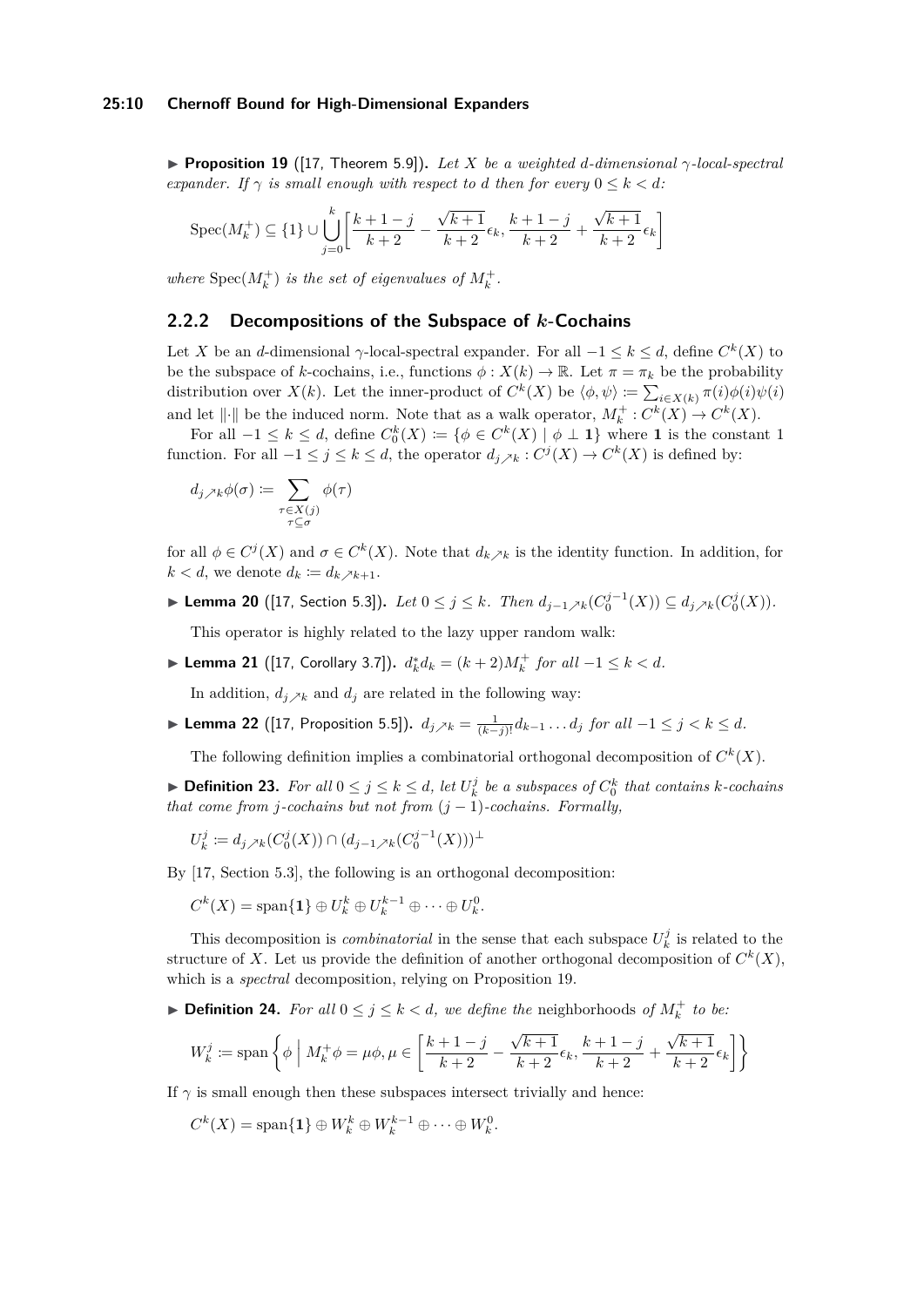# <span id="page-10-1"></span>**3 The Shrinkage of a Vector**

Let *W* be a finite-dimensional vector-space with inner-product  $\langle \cdot, \cdot \rangle$  and induced norm  $|| \cdot ||$ .

Given  $u, w \in W$ , we say that *u* is perpendicular to *w* and denote by  $u \perp w$ , if  $\langle u, w \rangle = 0$ . Similarly,  $u \not\perp w$  if  $\langle u, w \rangle \neq 0$ . Moreover, given a subspace *U*, we denote  $w \perp U$  if  $w \perp u$  for all  $u \in U$ . We denote  $w \not\perp U$  if there exists a vector  $u \in U$  such that  $w \not\perp u$ .

Let  $M: W \to W$  be a self-adjoint operator. By the spectral theorem, there exists an orthonormal basis of *W* that consists of eigenvectors of *M*.

<span id="page-10-3"></span>► **Lemma 25.** *Let*  $w \in W$  *and*  $k > 0$ *. Then*  $\lambda(M^kw) = \lambda(w)$ *.* 

**Proof.** Let  $k \geq 0$ . By the definition of  $\lambda(w)$  it is enough to show that  $w \perp \phi \iff$  $(M<sup>k</sup>w) \perp \phi$  where  $\phi$  is an eigenvector of *M* with eigenvalue  $\lambda \neq 0$ . This is true because  $\langle M^k w, \phi \rangle = \langle w, M^k \phi \rangle = \langle w, \lambda^k \phi \rangle = \lambda^k \langle w, \phi \rangle$  since  $M^k$  is self-adjoint.

The following lemmas explains why the shrinkage of a vector is called this way. They show that  $\lambda(w)$  is an upper bound for how much M shrinks w.

<span id="page-10-4"></span>▶ **Lemma 26.** *Let*  $w \in W$ *. Then*  $||Mw|| \leq \lambda(w)||w||$ .

<span id="page-10-6"></span>▶ **Lemma 27.** *Let*  $w \in W$  *and*  $k \geq 0$ *. Then*  $||M^kw|| \leq \lambda(w)^k ||w||$ *.* 

**Proof.** The proof is by induction on k together with Lemma [25](#page-10-3) and Lemma [26.](#page-10-4)

<span id="page-10-5"></span>▶ **Lemma 28.** *Let*  $w ∈ W$  *and let*  $B = \{\phi_i\}$  *be an orthogonal basis of eigenvectors of*  $M$ *matching eigenvalues*  $\lambda_i$  *respectively.* Let  $C \subseteq B$  *such that*  $w \in \text{span}(C)$ *. Then*  $\lambda(w) \leq$  $\max_{\phi_i \in C} |\lambda_i|$ .

**Proof.** By definition  $\lambda(w) = |\lambda_j|$  for some index *j* such that  $w \not\perp \phi_j$ . This implies that  $\phi_j \in C$  since  $w \in \text{span}(C)$ . Therefore  $\lambda(w) = |\lambda_j| \leq \max_{\phi_i \in C} |\lambda_i|$ . |. J

# <span id="page-10-2"></span>**4 Expander Chernoff Bound for Shrinking Functions**

In the following section, we show an expander Chernoff bound that depends on the shrinkage of the function on the vertices  $\lambda(f)$ , instead of the graph's expansion. It allows us to see beyond the spectral gap and instead consider the entire spectrum of the expander. As far as we are concerned, it is the only bound of this kind. The proof is deferred to the Appendix.

<span id="page-10-0"></span> $\triangleright$  **Theorem 29** (Expander Chernoff bound that depends on  $\lambda(f)$  instead of  $\lambda(M)$ ). Let  $M: l_2(\pi) \to l_2(\pi)$  *be a connected non-bipartite random walk operator over state-space*  $V =$  $\{1, \ldots, n\}$  *with a stationary distribution*  $\pi$ *. Let*  $w_1, \ldots, w_t$  *be a random walk according to M with initial distribution*  $\pi$  *and denote*  $\pi_* := \min_i \pi_i$ *. Let*  $f \in l_2(\pi)$  *be a function satisfying*  $\mathbb{E}_{\pi}[f] = 0$ *. Then for every*  $\epsilon > 0$ *:* 

$$
\mathbb{P}[\left|\frac{1}{t}\sum_{i=1}^{t}f(w_i)\right|>\epsilon] \leq \begin{cases} 2\exp\left(-\frac{t\epsilon^2}{32\|f\|_{\infty}^2}\right) & \text{Var}_{\pi}(f) \leq \frac{\epsilon^2\pi_*}{4\lambda(f)^2} \\ 2\exp\left(-\frac{t\epsilon^2}{32\|f\|_{\infty}^2\mathcal{L}^2}\right) & \text{otherwise} \end{cases}
$$
\n
$$
where \ \mathcal{L} := \left\lceil \frac{\ln(4\operatorname{Var}_{\pi}(f)/\epsilon^2\pi_*)}{1-\lambda(f)} \right\rceil.
$$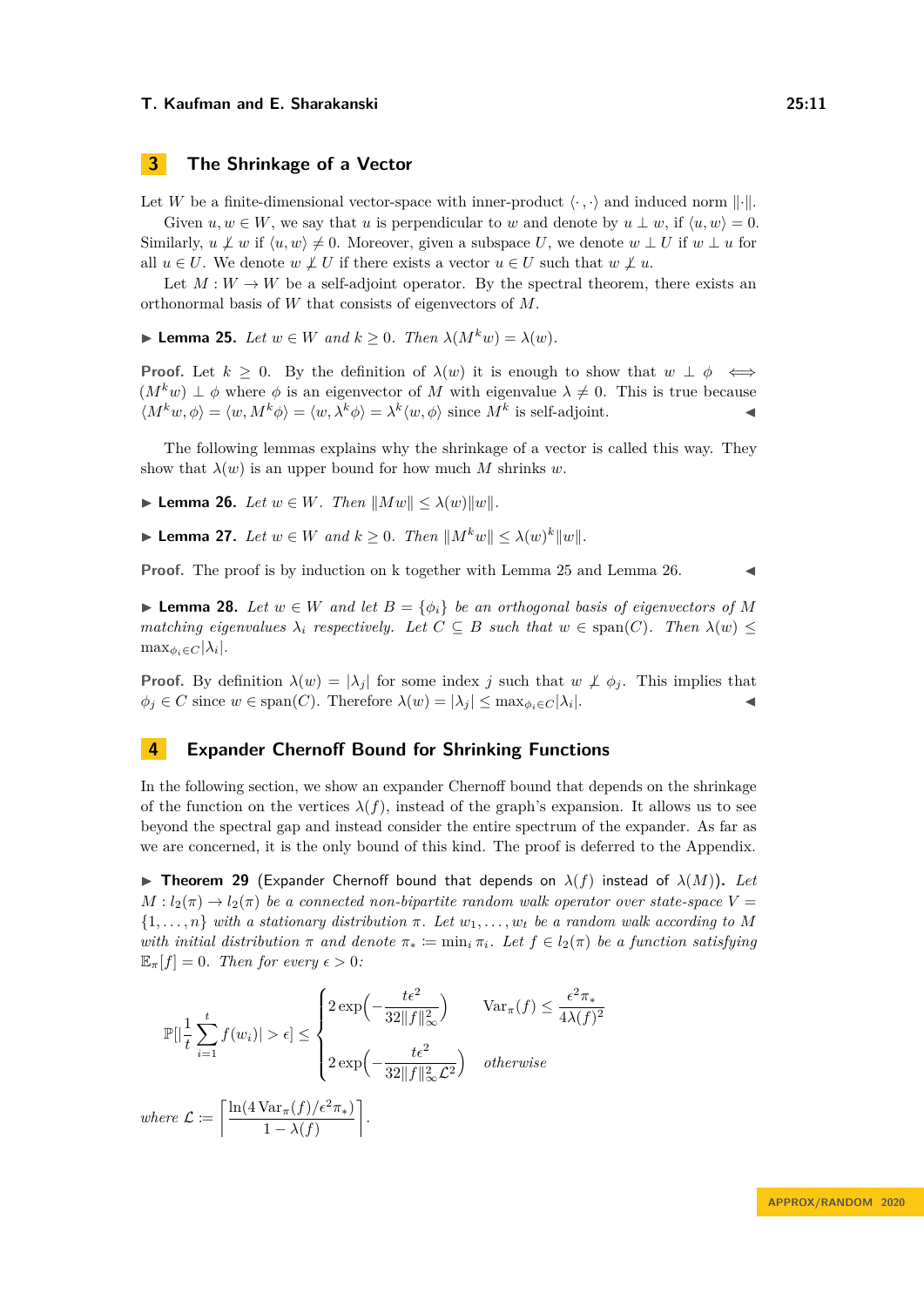#### **25:12 Chernoff Bound for High-Dimensional Expanders**

 $\triangleright$  Remark 30. We can prove a more general version of Theorem [29,](#page-10-0) appropriate for functions that have a small mass on eigenspaces associated with a large eigenvalue. The proof is the same, except we use the generalized version of Proposition [52](#page-18-0) which appears in Remark [62.](#page-20-0) Define *P* as the orthogonal projection on eigenspaces associated with small eigenvalues, and denote  $\ell := ||f - Pf||_{\pi}$ . If  $\ell < \epsilon \sqrt{\pi_*}/2$ , then we get the following expander Chernoff bound. For all  $\epsilon > 0$ :

$$
\mathbb{P}[\left|\frac{1}{t}\sum_{i=1}^{t}f(w_i)\right| > \epsilon] \leq \begin{cases} 2\exp\left(-\frac{t\epsilon^2}{32\|f\|_{\infty}^2}\right) & \text{Var}_{\pi}(f) \leq \left(\frac{\epsilon\sqrt{\pi_*} - 2\ell}{2\lambda(Pf)}\right)^2\\ 2\exp\left(-\frac{t\epsilon^2}{32\|f\|_{\infty}^2\mathcal{L}^2}\right) & \text{otherwise} \end{cases}
$$
  
here  $\mathcal{L} := \left[\frac{\ln(4\operatorname{Var}_{\pi}(f)/(\epsilon\sqrt{\pi_*} - 2\ell)^2)}{1 - \lambda(Pf)}\right].$ 

# <span id="page-11-0"></span>**5 Shrinking Functions Do Not Come From Below**

In this section, we discuss which functions  $M_k^+$  shrinks well. We prove that these are exactly functions that do not come from below. In addition, we find what it means to "come from below" and how rare it is, by studying the two decompositions of  $C_0^k(X)$  and the spectrum of  $M_k^+$ .

First, we provide an equivalent definition for functions from level  $j+1$  (and for functions that do not come from below). The following lemmas relate functions that do not come from below to the subspace  $(\text{Im } d_j \nearrow k)^\perp$ .

<span id="page-11-1"></span> $\blacktriangleright$  **Lemma 31.** *Let X be a d*-dimensional *γ*-local-spectral expander. Let  $-1 \leq j \leq k \leq d$  and  $f \in C^k(X)$ *. Then*  $d^*_{j \nearrow k} f(\tau) = \mathbb{E}_{\pi_{\tau}}[f_{\tau}]$  *for all*  $\tau \in X(j)$ *.* 

**Proof.** We prove by induction on *j*. For  $j = k$ , we have that  $d_{k,k}^* f(\tau) = f(\tau)$ . On the other hand,  $X_{\tau} = \varnothing$  and  $\pi_{\tau}(\varnothing) = 1$ . Therefore,  $\mathbb{E}_{\pi_{\tau}}[f_{\tau}] = f_{\tau}(\varnothing) = f(\tau \cup \varnothing) = f(\tau) = d^*_{k \nearrow k} f(\tau)$ as needed. Next, we assume that the lemma holds for all  $j < m \leq k$  and prove for *j*. Note that

$$
\mathbb{E}_{\pi_{\tau}}[f_{\tau}] = \sum_{\sigma \in X_{\tau}(k-j-1)} \pi_{\tau}(\sigma) f_{\tau}(\sigma) = \sum_{\nu \in X(k), \tau \subseteq \nu} \frac{\pi(\nu)}{\pi(\tau)} f(\nu)
$$

And by the induction assumption,

 $W$ 

$$
d_{j\nearrow k}^* f(\tau) = \frac{1}{k-j} \cdot d_j^* d_{j+1\nearrow k}^* f(\tau) = \frac{1}{k-j} \cdot \sum_{\eta \in X(j+1), \tau \subseteq \eta} \frac{\pi(\eta)}{\pi(\tau)} d_{j+1\nearrow k}^* f(\eta)
$$
  
\n
$$
= \frac{1}{k-j} \cdot \sum_{\eta \in X(j+1), \tau \subseteq \eta} \frac{\pi(\eta)}{\pi(\tau)} \mathbb{E}_{\pi_{\eta}}[f_{\eta}]
$$
  
\n
$$
= \frac{1}{k-j} \cdot \sum_{\eta \in X(j+1), \tau \subseteq \eta} \frac{\pi(\eta)}{\pi(\tau)} \sum_{\nu \in X(k), \eta \subseteq \nu} \frac{\pi(\nu)}{\pi(\eta)} f(\nu)
$$
  
\n
$$
= \sum_{\nu \in X(k), \tau \subseteq \nu} \frac{\pi(\nu)}{\pi(\tau)} f(\nu) = \mathbb{E}_{\pi_{\tau}}[f_{\tau}].
$$

<span id="page-11-2"></span> $▶$  **Lemma 32.** *Let X be a d*-dimensional  $γ$ -local-spectral expander. Let  $-1 ≤ j ≤ k ≤ d$  *and*  $f \in C^k(X)$ *. Then*  $f \in (\text{Im } d_{j \nearrow k})^{\perp}$  *if and only if f is from level*  $j + 1$ *.*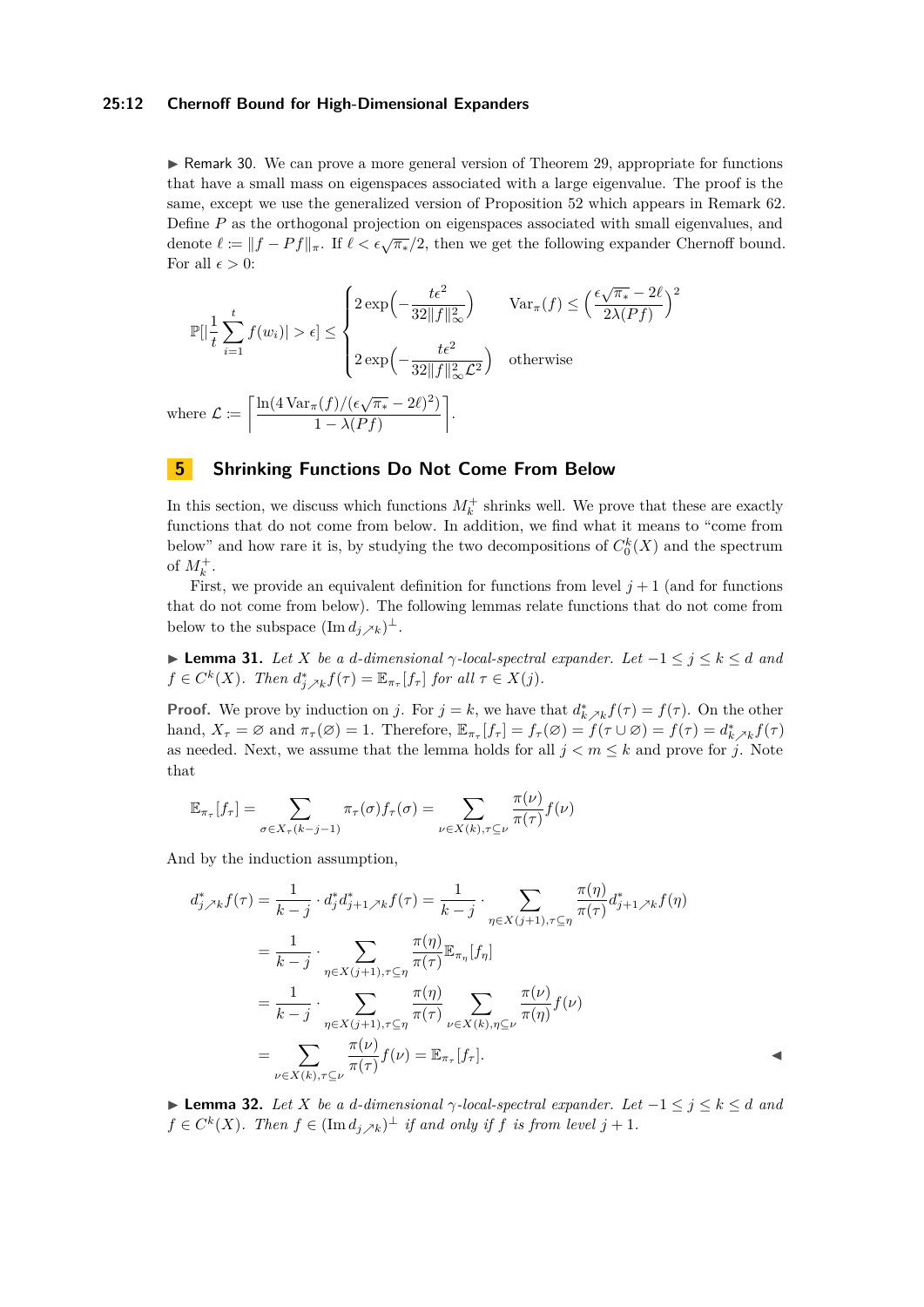**Proof.** First note that  $f \in (\text{Im } d_j \nearrow_k)^\perp$  if and only if  $f \in \text{ker } d_j^* \nearrow_k$ , if and only if  $d_j^* \nearrow_k f = 0$ . Therefore, by Lemma [31,](#page-11-1)  $\mathbb{E}_{\pi_{\tau}}[f_{\tau}] = 0$  for all  $\tau \in X(j)$ , which means f is from level  $j + 1$ .

Next, we provide a lemma that formulates the relation between functions that do not "come from below" and the subspaces  $U_k^j$ . But first, we need the following lemma.

<span id="page-12-1"></span> $\blacktriangleright$  **Lemma 33.** *Let X be a d*-dimensional  $\gamma$ -local-spectral expander. For all −1 ≤ *j* ≤ *k* ≤ *d*:

$$
C_0^k(X) \cap (d_j \nearrow_k C_0^j(X))^{\perp} = (\operatorname{Im} d_j \nearrow_k)^{\perp}
$$

Note that  $\text{Im } d_{j} \geq k := d_{j} \geq k(C^{j}(X)) = \{d_{j} \geq k(\psi) \mid \psi \in C^{j}(X)\}$  is the subspace of all *k*-cochains that come from *j*-cochain.

**Proof.** Since  $(C_0^k(X) \cap (d_j \times_k C_0^j(X))^{\perp})^{\perp}$  = span $\{\mathbf{1}_k\} + d_j \times_k C_0^j(X)$ , the lemma follows from the following equality:  $d_{j} \nearrow_k \mathbf{1}_j = \binom{k+1}{j+1} \mathbf{1}_k$ .

The following lemma shows that functions belong to  $\bigoplus_{j < m \leq k} U_k^m$  if and only if they are from level  $j + 1$ .

<span id="page-12-3"></span> $\blacktriangleright$  **Lemma 34.** *Let X be a d*-dimensional  $\gamma$ -local-spectral expander. For all −1 ≤ *j* ≤ *k* ≤ *d*:

$$
\bigoplus_{j
$$

*(we define the left-hand side to be the zero subspace when*  $j = k$ *).* 

**Proof.** The Lemma follows from Lemma [20,](#page-9-3) the definition of  $U_k^j$ , and Lemma [33.](#page-12-1)

Now, let us study how well  $M_k^+$  shrinks functions that do not come from below. By the above lemmas, we already know that if a function does not come from below, it does not belong to  $U_k^j$  where *j* is low. Additionally, by the definition of  $W_k^j$ , we know that  $M_k^+$  shrinks *f* ∈  $W_k^j$  well when *j* is high. Therefore, our next step is to show how the two decompositions of  $C_0^k(X)$ : the spectral decomposition denoted  $W_k^j$ , and the combinatorial decomposition denoted  $U_k^j$ , are related.

From the work of [\[17\]](#page-16-13) we already know that the projection of  $\phi$  on  $W_k^j$  can be approximated by its projection on  $U_k^j$ :

<span id="page-12-2"></span>**Proposition 35** ([\[17,](#page-16-13) Theorem 5.10, simplified]). Let *X* be a *d*-dimensional  $\gamma$ -local-spectral *expander, let*  $0 \leq k < d$ *, and assume*  $\gamma$  *is small enough. For all*  $0 \leq j \leq k$  *and*  $\phi \in C_0^k(X)$ *:* 

$$
(1-b(k)\gamma) \|P_{U_k^j} \phi\| \leq \|P_{W_k^j} \phi\| \leq (1+b(k)\gamma) \|P_{U_k^j} \phi\|
$$

*where*  $b(k)$  *is an explicit positive constant such that*  $b(k)\gamma < 1$ *, and P is the orthogonal projection.*

Let us prove that the two decompositions are actually identical:

<span id="page-12-0"></span>▶ Theorem 36 (Spectral decomposition and combinatorial decomposition are identical). Let X *be a d-dimensional*  $\gamma$ *-local-spectral expander, let*  $0 \leq k < d$ , and assume  $\gamma$  *is small enough. Then*  $W_k^j = U_k^j$  for all  $0 \le j \le k$ .

**Proof.** Let  $0 \leq j \leq k$ . We will prove that  $U_k^j = W_k^j$  by showing that  $(U_k^j)^{\perp} = (W_k^j)^{\perp}$ . Let  $\phi \in (U^j_k)^{\perp}$ . Then  $P_{U^j_k}\phi = 0$  and by Proposition [35](#page-12-2) we get that  $P_{W^j_k}\phi = 0$ , and hence  $\phi \in (W_k^j)^\perp$ . Conversely, assume that  $\phi \in (W_k^j)^\perp$ , so  $P_{W_k^j}\phi = 0$ . By Proposition [35:](#page-12-2)

$$
\frac{1}{1+b(k)\gamma}\|P_{W_k^j}\phi\| \le \|P_{U_k^j}\phi\| \le \frac{1}{1-b(k)\gamma}\|P_{W_k^j}\phi\|.
$$

Hence  $||P_{U_k^j}\phi|| = 0$ , and therefore  $\phi \in (U_k^j)$ <sup>⊥</sup>. J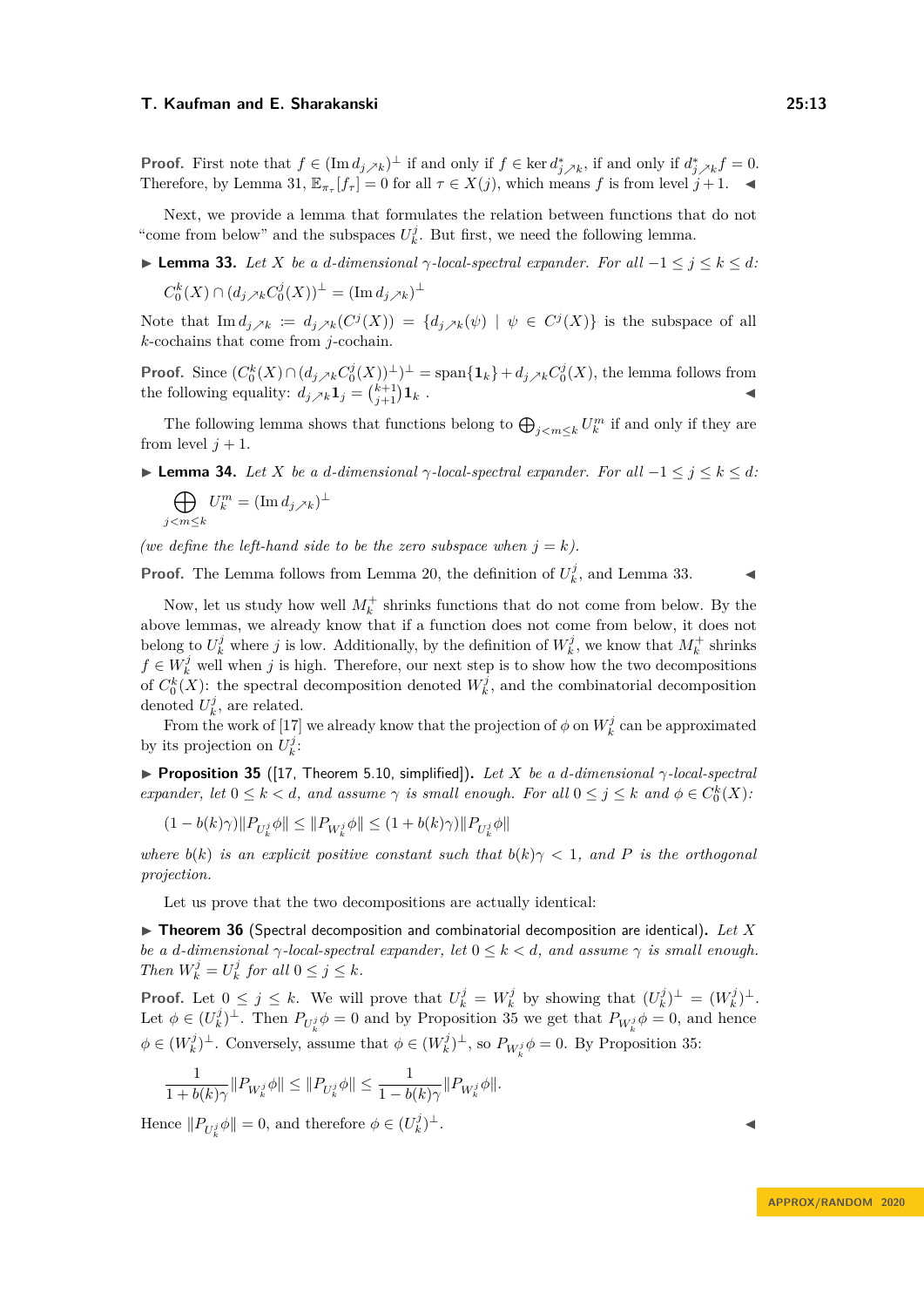#### **25:14 Chernoff Bound for High-Dimensional Expanders**

<span id="page-13-0"></span> $\triangleright$  **Corollary 37.** Let X be a *d*-dimensional  $\gamma$ -local-spectral expander and assume  $\gamma$  is small *enough.* Let  $-1 \leq j \leq k \leq d$  and  $f \in C^k(X)$ . Then f is from level  $j + 1$  if and only if  $f \in W_k^{j+1} \oplus \cdots \oplus W_k^k$ .

**Proof.** The Corollary follows from Lemma [34,](#page-12-3) Lemma [32,](#page-11-2) and Theorem [36.](#page-12-0)

Therefore, functions from "good neighborhoods" do not "come from below". By good neighborhoods we mean the subspaces  $W_k^j$  related to small eigenvalues of  $M_k^+$ .

We will now use Theorem [36](#page-12-0) to improve some existing results. First, the following result improves the spectral decomposition of  $C^k(X)$  for the case where X is a good enough expander. It easily follows from [\[17,](#page-16-13) Corollary 5.8]

<span id="page-13-4"></span>**Proposition 38.** Let *X* be a *d*-dimensional  $\gamma$ -local-spectral expander, let  $0 \leq k < d$ , and *assume*  $\gamma$  *is small enough. Then for all*  $0 \leq j \leq k$ *:* 

$$
W_k^j = \text{span}\left\{\phi \mid M_k^+ \phi = \mu \phi, \mu \in \left[\frac{k+1-j}{k+2} - \frac{\epsilon_k}{k+2}, \frac{k+1-j}{k+2} + \frac{\epsilon_k}{k+2}\right]\right\}
$$

Next, the following corollary improves [\[17,](#page-16-13) Theorem 5.9].

<span id="page-13-2"></span>**If Corollary 39.** Let X be a d-dimensional  $\gamma$ -local-spectral expander, let  $0 \leq k \leq d$ , and *assume γ is small enough. Then*

$$
\operatorname{Spec}(M_k^+) \subseteq \{1\} \cup \bigcup_{j=0}^k \left[\frac{k+1-j}{k+2} - \frac{\epsilon_k}{k+2}, \frac{k+1-j}{k+2} + \frac{\epsilon_k}{k+2}\right].
$$

Finally, the following corollary of Proposition [38](#page-13-4) and Theorem [36](#page-12-0) improves [\[17,](#page-16-13) Corollary 5.11].

<span id="page-13-3"></span>**If Corollary 40.** *Let X be a d*-dimensional  $\gamma$ -local-spectral expander, let  $0 \leq k < d$ , and *assume that*  $\gamma$  *is small enough. Then for all*  $i \in \mathbb{N}$  *and*  $\phi \in C_0^k(X)$ *:* 

$$
\sum_{j=0}^k \left(\frac{k+1-j}{k+2} - \frac{\epsilon_k}{k+2}\right)^{2i} \left\|P_{U_k^j}\phi\right\|^2 \leq \left\|(M_k^+)^i\phi\right\|^2 \leq \sum_{j=0}^k \left(\frac{k+1-j}{k+2} + \frac{\epsilon_k}{k+2}\right)^{2i} \left\|P_{U_k^j}\phi\right\|^2
$$

*where P is the orthogonal projection.*

Therefore if  $\phi$  does not come from below then  $M_k^+$  will shrink it better. For example, the best shrinking functions are from  $U_k^k$ .

Now, let us bound the shrinkage of *f* in a way that depends on its neighborhood.

<span id="page-13-1"></span>**Proposition 41.** Let *X* be a *d*-dimensional  $\gamma$ -local-spectral expander, let  $0 \leq k \leq d$ , and *assume*  $\gamma$  *is small enough. Let*  $f \in (\text{Im } d_j) \neq \emptyset$  *for some*  $-1 \leq j \leq k$ *. Then* 

$$
\lambda_{M_k^+}(f) \le \frac{k-j}{k+2} + \frac{\epsilon_k}{k+2}.
$$

**Proof.** By Lemma [34,](#page-12-3) Theorem [36](#page-12-0) and Proposition [38:](#page-13-4)

$$
f \in (\operatorname{Im} d_{j,k})^{\perp} = \bigoplus_{j < m \leq k} U_k^m = \bigoplus_{j < m \leq k} W_k^m
$$
  
= span  $\left\{ \phi \mid M_k^+ \phi = \mu \phi, \mu \in \left[ \frac{1}{k+2} - \frac{\epsilon_k}{k+2}, \frac{k-j}{k+2} + \frac{\epsilon_k}{k+2} \right] \right\}.$ 

Lemma [28](#page-10-5) finishes the proof.  $\blacksquare$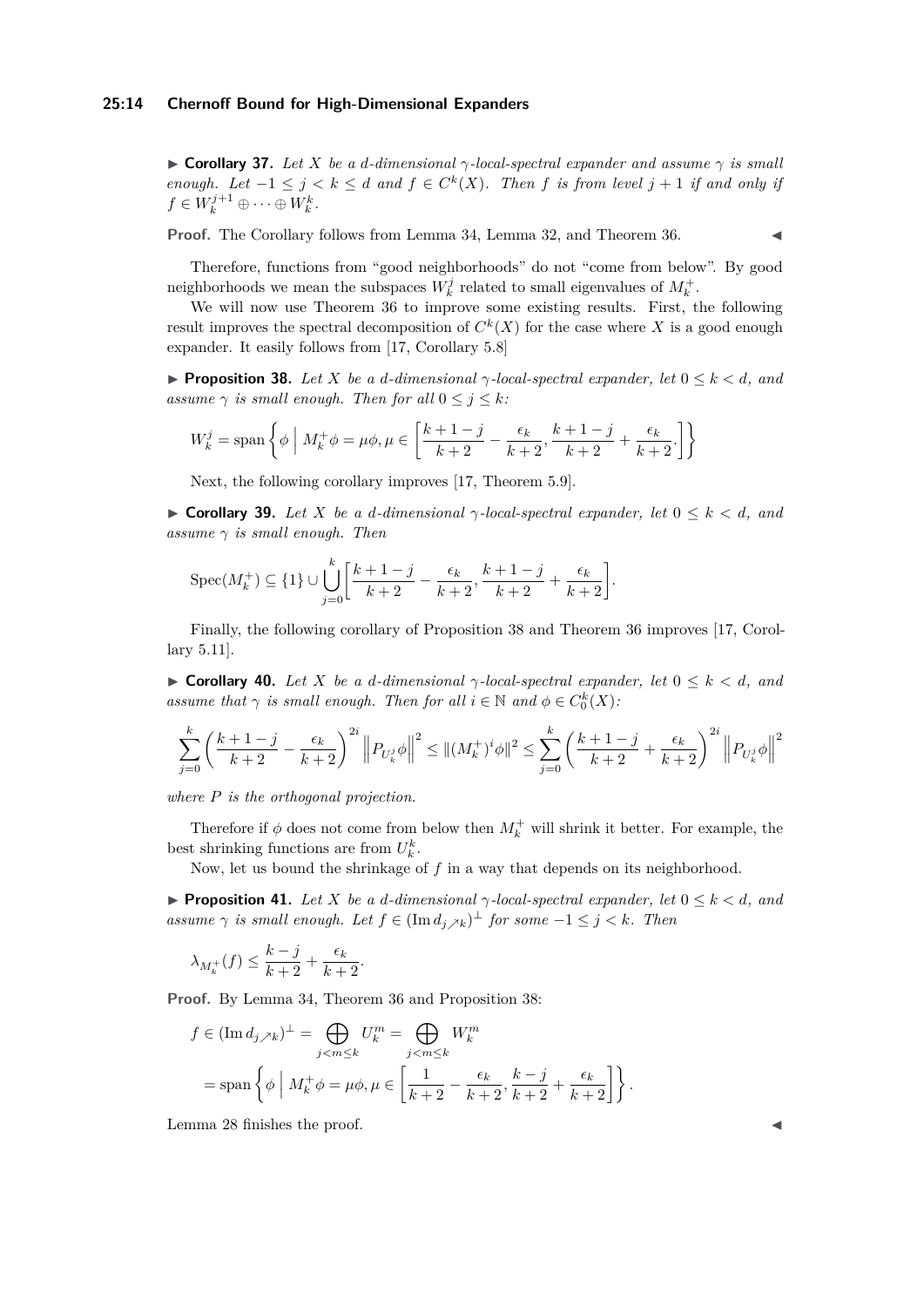Next, our goal is to prove that there are many functions that shrink well. Therefore, we want to calculate the dimension of each  $W_k^j$ . First, let us prove the following lemmas.

<span id="page-14-1"></span>**► Lemma 42.** Let *X* be a *d*-dimensional  $\gamma$ -local-spectral expander and let  $-1 \leq k \leq d$ . If  $\gamma$ *is small enough then*  $d_k$  *is one-to-one.* 

**Proof.** Let  $\mu$  be the smallest eigenvalue of  $M_k^+$ . By Corollary [39,](#page-13-2)  $\mu \geq \frac{1-\epsilon_k}{k+2}$  $\frac{1-\epsilon_k}{k+2}$ . Since  $\gamma$  is small enough, by Definition [18,](#page-8-3)  $\epsilon_k < 1$  and therefore  $\mu > 0$ . Hence,  $M_k^+$  is invertible. By Lemma [21,](#page-9-4)  $d_k^* d_k = (k+2)M_k^+$  and therefore  $d_k$  is one-to-one.

<span id="page-14-2"></span> $\blacktriangleright$  **Lemma 43.** *Let X be a d*-dimensional *γ*-local-spectral expander and let −1 ≤ *j* ≤ *k* ≤ *d*. *If*  $\gamma$  *is small enough then* dim  $\text{Im } d_j \nearrow_k = \dim C^j(X)$  *and*  $\dim(\text{Im } d_j \nearrow_k)^\perp = \dim C^k(X) - \frac{1}{2}$ dim  $C^j(X)$ .

**Proof.** By Lemma [22,](#page-9-5)  $d_{j} \nearrow k = \frac{1}{(k-j)!} d_{k-1} \dots d_j$ . Therefore, since  $\gamma$  is small enough, by Lemma [42,](#page-14-1)  $d_{j}$ <sub>k</sub> is one-to-one. Hence, dim ker  $d_{j}$ <sub>k</sub> = 0. By the rank-nullity theorem, dim Im  $d_{j} \ge k + \dim \ker d_{j} \ge k = \dim C^{j}(X)$  and therefore dim Im  $d_{j} \ge k = \dim C^{j}(X)$ . Next,  $(\text{Im } d_j)_k$ <sup> $\perp$ </sup>  $\oplus$  Im  $d_j$ <sub> $\nearrow$ </sub> $k$  =  $C^k(X)$  implies that  $\dim(\text{Im } d_j)_k$ <sup> $\perp$ </sup> =  $\dim C^k(X)$  –  $\dim \text{Im } d_j$ <sub>*/*<sup>k</sup></sub>. Therefore,  $\dim(\text{Im } d_j \times_k)^\perp = \dim C^k(X) - C^j$  $(X)$ .

Since the combinatorial and spectral decompositions are equal, we can calculate the dimension of  $U_k^j$  instead of finding the dimension of  $W_k^j$ .

**Proposition 44.** *Let X be a d-dimensional*  $\gamma$ *-local-spectral expander and let*  $0 \leq j \leq k \leq d$ *. If*  $\gamma$  *is small enough then* dim  $U_k^j = |X(j)| - |X(j-1)|$ *.* 

**Proof.** By [\[2,](#page-16-18) Proposition 2.43],  $\dim(U_k^j \oplus \cdots \oplus U_k^k) = \dim U_k^j + \dim(U_k^{j+1} \oplus \cdots \oplus U_k^k)$ . Applying Lemma [34,](#page-12-3) we get:  $\dim(\text{Im } d_{(j-1)/k})^{\perp} = \dim U_k^j + \dim(\text{Im } d_{j/k})^{\perp}$ . And by Lemma [43:](#page-14-2) dim  $C^k(X) - \dim C^{j-1}(X) = \dim U_k^j + \dim C^k(X) - \dim C^j(X)$ . Therefore, dim  $U_k^j$  = dim  $C^j(X)$  − dim  $C^{j-1}(X) = |X(j)| - |X(j-1)|$ .

<span id="page-14-0"></span> $\triangleright$  **Corollary 45.** *Let X be a d-dimensional* γ*-local-spectral expander and let*  $0 ≤ j ≤ k < d$ *. If*  $\gamma$  *is small enough then* dim  $W_k^j = |X(j)| - |X(j-1)|$ *.* 

The above corollary shows that the amount of eigenvalues of  $M_k^+$  in each neighborhood is not affected by the dimension *k*. We conclude that as *j* increases,  $W_k^j$  becomes much bigger, and hence most of the functions do not come from below.

Finally, we show how neighborhoods of different dimensions are connected.

**Proposition 46.** *Let X be a d-dimensional*  $\gamma$ -local-spectral expander and let  $0 \leq j \leq k < d$ . *If*  $\gamma$  *is small enough then*  $d_k U_k^j = U_{k+1}^j$  *and*  $d_k^* U_{k+1}^j = U_k^j$ .

The following corollary unravels what it means to "come from below" and provides a simpler decomposition of  $C^k(X)$ .

**Example 17.** *Let X be a d-dimensional*  $\gamma$ -local-spectral expander and let  $0 \leq j \leq m \leq$  $k < d$ *. If*  $\gamma$  *is small enough then:* 

$$
d_{m\nearrow k}W_m^j=d_{m\nearrow k}U_m^j=U_k^j=W_k^j\qquad and\qquad d_{m\nearrow k}^*W_k^j=d_{m\nearrow k}^*U_k^j=U_m^j=W_m^j.
$$

*In particular, for*  $m = j$ ,  $W_k^j = d_{j \nearrow k}$  ker  $d_{j-1}^*$  and therefore

 $C^{k}(X) = \text{span}\{\mathbf{1}\}\oplus d_{0}\right) \sim k \ker d_{-1}^{*} \oplus d_{1}\right) \sim k \ker d_{0}^{*} \oplus \cdots \oplus d_{k-1}\right) \sim k \ker d_{k-2}^{*} \oplus \ker d_{k-1}^{*}.$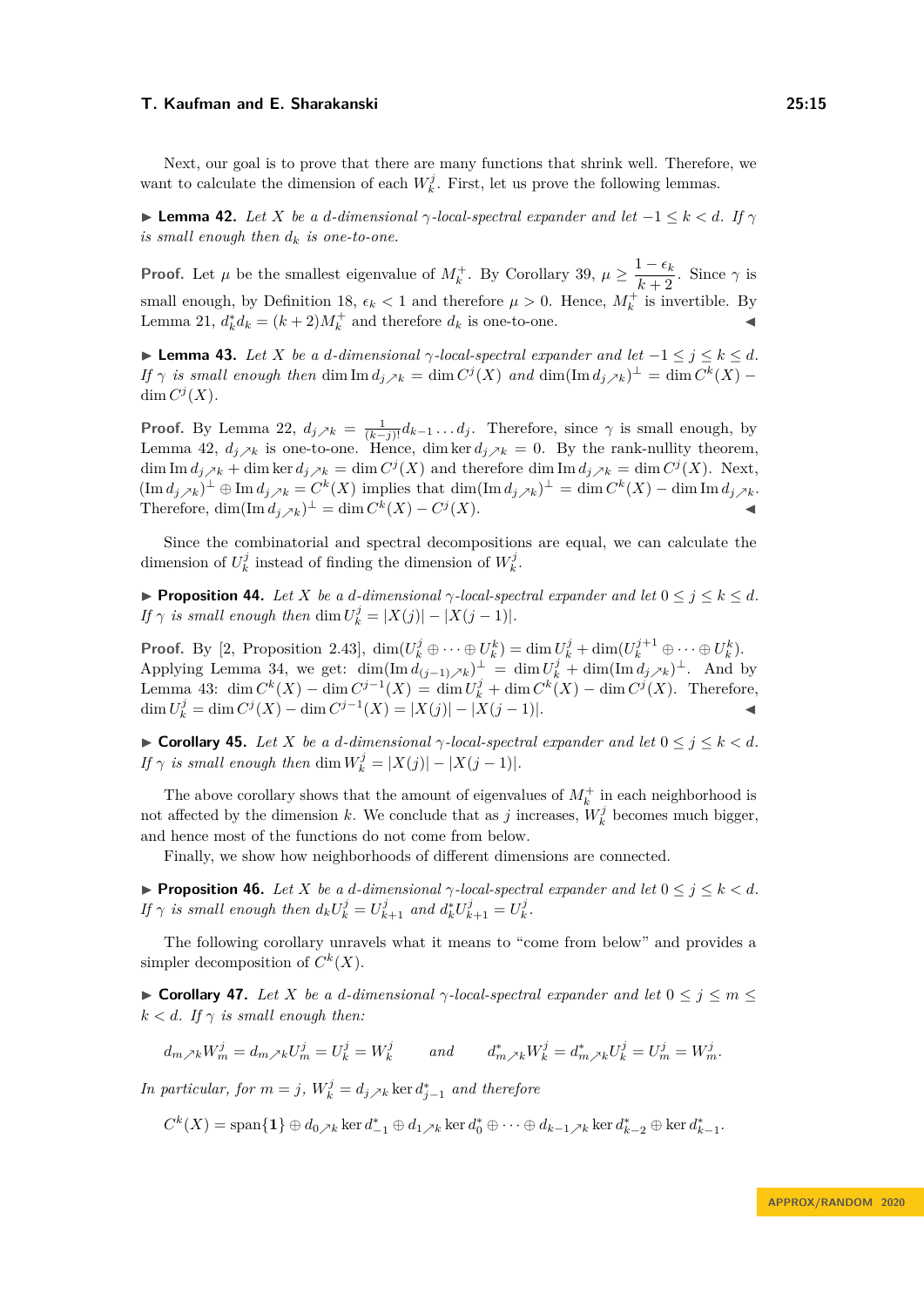#### **25:16 Chernoff Bound for High-Dimensional Expanders**

# <span id="page-15-3"></span>**6 Chernoff Bound for High-Dimensional Expanders**

In this section, we apply our findings regarding high-order random walks and the Chernoff bound, to get a Chernoff bound for high-dimensional expander graphs. For functions that do not "come from below" and have a small variance, our bound is better than the naive HD Chernoff bound.

<span id="page-15-1"></span>I **Theorem 48** (HD expander Chernoff bound)**.** *Let X be a weighted d-dimensional γ-localspectral expander, let*  $0 \leq k < d$ *, and assume that*  $\gamma$  *is small enough. Let*  $\pi = \pi_k$  *be the probability distribution over*  $X(k)$  *and denote*  $\pi_* := \min_i \pi_i$ *. Let*  $w_1, \ldots, w_t$  *be a random walk according to*  $M_k^+$  *with initial distribution*  $\pi$ *. Let*  $f : X(k) \to \mathbb{R}$  *such that*  $f$  *is from level*  $j + 1$ *(see Definition [1\)](#page-2-0) for some*  $-1 \leq j \leq k$ *. Then for all*  $\epsilon > 0$ *:* 

$$
\mathbb{P}[\left|\frac{1}{t}\sum_{i=1}^t f(w_i)\right| > \epsilon] \le \begin{cases} 2\exp\left(-\frac{t\epsilon^2}{32\|f\|_{\infty}^2}\right) & \text{Var}_{\pi}(f) \le \frac{\epsilon^2 \pi_*}{4h_k(j)^2} \\ 2\exp\left(-\frac{t\epsilon^2}{32\|f\|_{\infty}^2 \mathcal{L}^2}\right) & otherwise \end{cases}
$$

*where*  $\mathcal{L} := \left[ \frac{\ln(4 \operatorname{Var}_{\pi}(f)/\epsilon^2 \pi_*)}{1 - \ln(1/\epsilon^2)} \right]$  $1 - h_k(j)$  $\bigg|$ *, and*  $h_k(j) \coloneqq \frac{k-j}{k+2}$  $\frac{k-j}{k+2}$  +  $\frac{\epsilon_k}{k+2}$  $\frac{c_k}{k+2}$  where  $\lim_{\gamma \to 0} \epsilon_k = 0$  (see *Definition [18\)](#page-8-3).*

**Proof.** First note that by Lemma [32,](#page-11-2)  $f \in (\text{Im } d_j \nearrow_k)^\perp$ . By Lemma [34,](#page-12-3)  $f \in C_0^k(X)$ . By definition of  $C_0^k(X)$ , we know that  $\mathbb{E}_{\pi}[f] = 0$ . Hence, by Theorem [29,](#page-10-0) for every  $\epsilon > 0$ :

$$
\mathbb{P}[|\frac{1}{t}\sum_{i=1}^{t}f(w_i)| > \epsilon] \leq \begin{cases} 2\exp\left(-\frac{t\epsilon^2}{32\|f\|_{\infty}^2}\right) & \operatorname{Var}_{\pi}(f) \leq \frac{\epsilon^2\pi_*}{4\lambda(f)^2} \\ 2\exp\left(-\frac{t\epsilon^2}{32\|f\|_{\infty}^2Q^2}\right) & \text{otherwise} \end{cases}
$$

where  $Q := \left[ \frac{\ln(4 \operatorname{Var}_{\pi}(f)/\epsilon^2 \pi_*)}{1 \cdot 2 \cdot 2 \cdot 2 \cdot 2} \right]$  $1 - \lambda(f)$ . Now, by Proposition [41:](#page-13-1)  $\lambda(f) \leq \frac{k-j}{k-j}$  $\frac{k-j}{k+2} + \frac{\epsilon_k}{k+2}$  $\frac{c_k}{k+2} = h_k(j).$ Therefore  $\mathcal{Q} \leq \mathcal{L}$  and the theorem follows.

<span id="page-15-2"></span> $\triangleright$  Remark 49. We can prove a more general version of this theorem, which applies to cases where *f* does come from below, but its mass on the lower subspaces is small. Denote  $P_{k,j}$  := *P*<sub>(Im *d*<sub>*j*</sub>  $\wedge$ *k*)<sup>⊥</sup> the orthogonal projection on the upper subspaces. Denote  $\ell := ||f - P_{k,j}f||_{\pi}$  and</sub>  $\lim_{\epsilon \to 0} a_{j \ge k}$  are orthogonal projection on<br>assume  $\ell < \epsilon \sqrt{\pi_*}/2$ . Then for all  $\epsilon > 0$ :

$$
\mathbb{P}\left[\left|\frac{1}{t}\sum_{i=1}^{t}f(w_i)\right|>\epsilon\right] \leq \begin{cases} 2\exp\left(-\frac{t\epsilon^2}{32\|f\|_{\infty}^2}\right) & \operatorname{Var}_{\pi}(f) \leq \left(\frac{\epsilon\sqrt{\pi_*}-2\ell}{2h_k(j)}\right)^2\\ 2\exp\left(-\frac{t\epsilon^2}{32\|f\|_{\infty}^2\mathcal{L}^2}\right) & \text{otherwise} \end{cases}
$$
  
where  $\mathcal{L} := \left[\frac{\ln(4\operatorname{Var}_{\pi}(f)/(\epsilon\sqrt{\pi_*}-2\ell)^2)}{\ln(4\pi\|f\|_{\infty}^2\|f\|_{\infty}^2\|f\|_{\infty}^2}\right]$ .

m .

 $1 - h_k(j)$ 

## **References**

<span id="page-15-0"></span>**<sup>1</sup>** Nima Anari, Kuikui Liu, Shayan Oveis Gharan, and Cynthia Vinzant. Log-concave polynomials II: high-dimensional walks and an FPRAS for counting bases of a matroid. In *Proceedings of the 51st Annual ACM SIGACT Symposium on Theory of Computing, STOC 2019, Phoenix, AZ, USA, June 23-26, 2019*, pages 1–12. ACM, 2019. [doi:10.1145/3313276.3316385](https://doi.org/10.1145/3313276.3316385).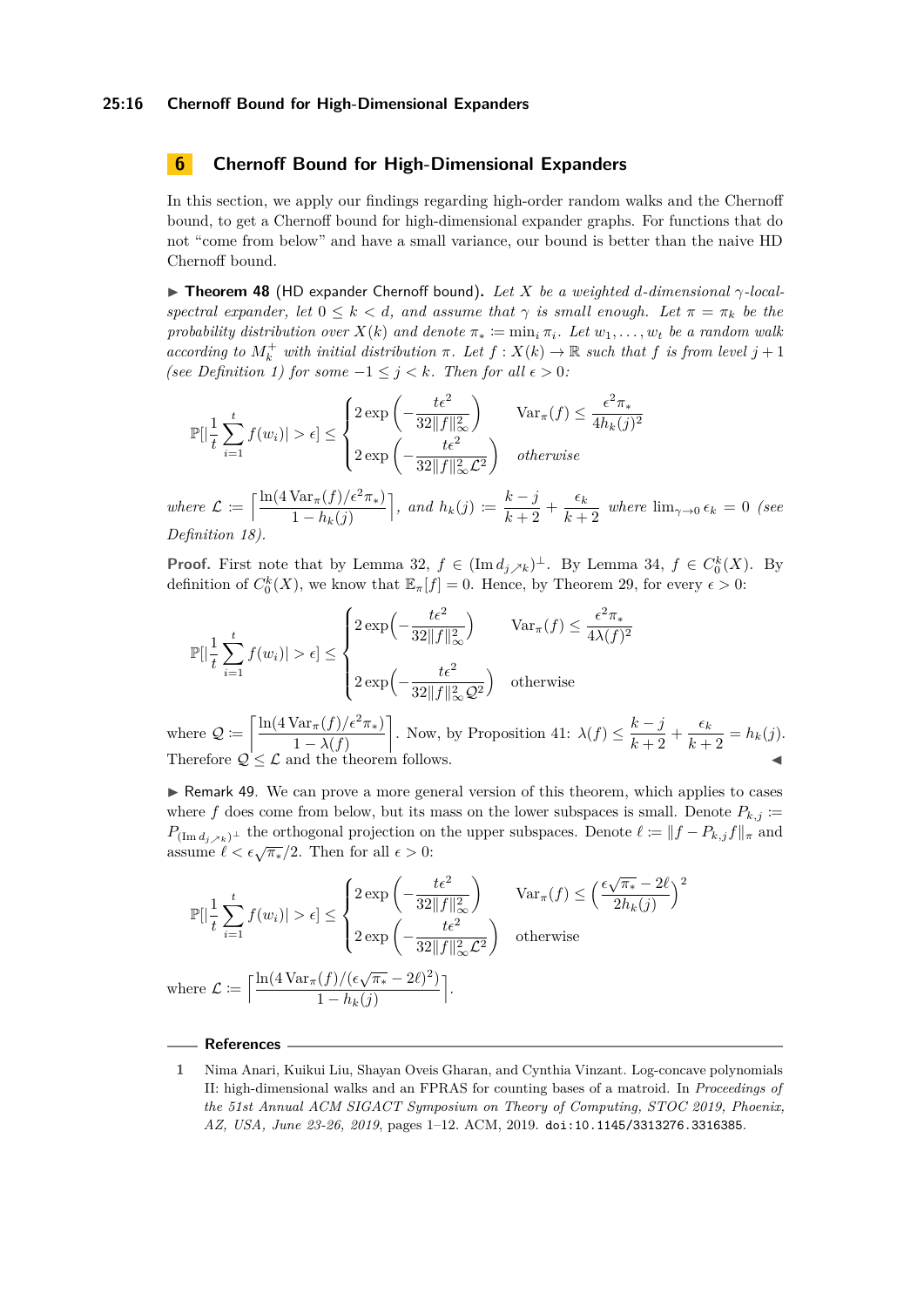- <span id="page-16-18"></span>**2** Sheldon Jay Axler. *Linear algebra done right*, volume 2. Springer, third edition, 1997.
- <span id="page-16-19"></span>**3** Kazuoki Azuma. Weighted sums of certain dependent random variables. *Tohoku Math. J. (2)*, 19(3):357–367, 1967. [doi:10.2748/tmj/1178243286](https://doi.org/10.2748/tmj/1178243286).
- <span id="page-16-15"></span>**4** Fan Chung and Linyuan Lu. Concentration inequalities and martingale inequalities: a survey. *Internet Mathematics*, 3(1):79–127, 2006.
- <span id="page-16-11"></span>**5** Kai-Min Chung, Henry Lam, Zhenming Liu, and Michael Mitzenmacher. Chernoff-Hoeffding bounds for markov chains: Generalized and simplified. In *29th International Symposium on Theoretical Aspects of Computer Science, STACS 2012, February 29th - March 3rd, 2012, Paris, France*, pages 124–135, 2012. [doi:10.4230/LIPIcs.STACS.2012.124](https://doi.org/10.4230/LIPIcs.STACS.2012.124).
- <span id="page-16-17"></span>**6** Irit Dinur, Prahladh Harsha, Tali Kaufman, Inbal Livni Navon, and Amnon Ta Shma. List decoding with double samplers. In *Proceedings of the Thirtieth Annual ACM-SIAM Symposium on Discrete Algorithms*, pages 2134–2153. SIAM, 2019.
- <span id="page-16-12"></span>**7** Irit Dinur and Tali Kaufman. High dimensional expanders imply agreement expanders. In *58th IEEE Annual Symposium on Foundations of Computer Science, FOCS 2017, Berkeley, CA, USA, October 15-17, 2017*, pages 974–985, 2017. [doi:10.1109/FOCS.2017.94](https://doi.org/10.1109/FOCS.2017.94).
- <span id="page-16-14"></span>**8** Ankit Garg, Yin Tat Lee, Zhao Song, and Nikhil Srivastava. A matrix expander chernoff bound. In *Proceedings of the 50th Annual ACM SIGACT Symposium on Theory of Computing*, STOC 2018, pages 1102–1114, New York, NY, USA, 2018. ACM. [doi:10.1145/3188745.3188890](https://doi.org/10.1145/3188745.3188890).
- <span id="page-16-0"></span>**9** D Gillman. A chernoff bound for random walks on expander graphs. In *Proceedings of 1993 IEEE 34th Annual Foundations of Computer Science*, pages 680–691. IEEE, 1993.
- <span id="page-16-5"></span>**10** David Gillman. A chernoff bound for random walks on expander graphs. *SIAM Journal on Computing*, 27(4):1203–1220, 1998.
- <span id="page-16-16"></span>**11** Geoffrey Grimmett and David Stirzaker. *Probability and Random Processes*, pages 225, 227. Oxford University Press, third edition, 2001.
- <span id="page-16-9"></span>**12** Alexander D Healy. Randomness-efficient sampling within nc. *Computational Complexity*, 17(1):3–37, 2008.
- <span id="page-16-1"></span>**13** Shlomo Hoory, Nathan Linial, and Avi Wigderson. Expander graphs and their applications. *Bulletin of the American Mathematical Society*, 43(4):439–561, 2006.
- <span id="page-16-6"></span>**14** Nabil Kahale. Large deviation bounds for markov chains. *Combinatorics, Probability and Computing*, 6(4):465–474, 1997.
- <span id="page-16-4"></span>**15** Tali Kaufman and David Mass. High dimensional random walks and colorful expansion. In *8th Innovations in Theoretical Computer Science Conference (ITCS 2017)*. Schloss Dagstuhl-Leibniz-Zentrum fuer Informatik, 2017.
- <span id="page-16-3"></span>**16** Tali Kaufman and Izhar Oppenheim. High Order Random Walks: Beyond Spectral Gap. In *Approximation, Randomization, and Combinatorial Optimization. Algorithms and Techniques (APPROX/RANDOM 2018)*, volume 116 of *Leibniz International Proceedings in Informatics (LIPIcs)*, pages 47:1–47:17, 2018.
- <span id="page-16-13"></span>**17** Tali Kaufman and Izhar Oppenheim. High order random walks: Beyond spectral gap. *Combinatorica*, pages 1–37, 2020.
- <span id="page-16-7"></span>**18** Pascal Lezaud. Chernoff-type bound for finite markov chains. *Annals of Applied Probability*, pages 849–867, 1998.
- <span id="page-16-2"></span>**19** Alexander Lubotzky. Expander graphs in pure and applied mathematics. *Bulletin of the American Mathematical Society*, 49(1):113–162, 2012.
- <span id="page-16-10"></span>**20** Roy Wagner. Tail estimates for sums of variables sampled by a random walk. *Combinatorics, Probability and Computing*, 17(2):307–316, 2008.
- <span id="page-16-8"></span>**21** Avi Wigderson and David Xiao. A randomness-efficient sampler for matrix-valued functions and applications. In *46th Annual IEEE Symposium on Foundations of Computer Science (FOCS'05)*, pages 397–406. IEEE, 2005.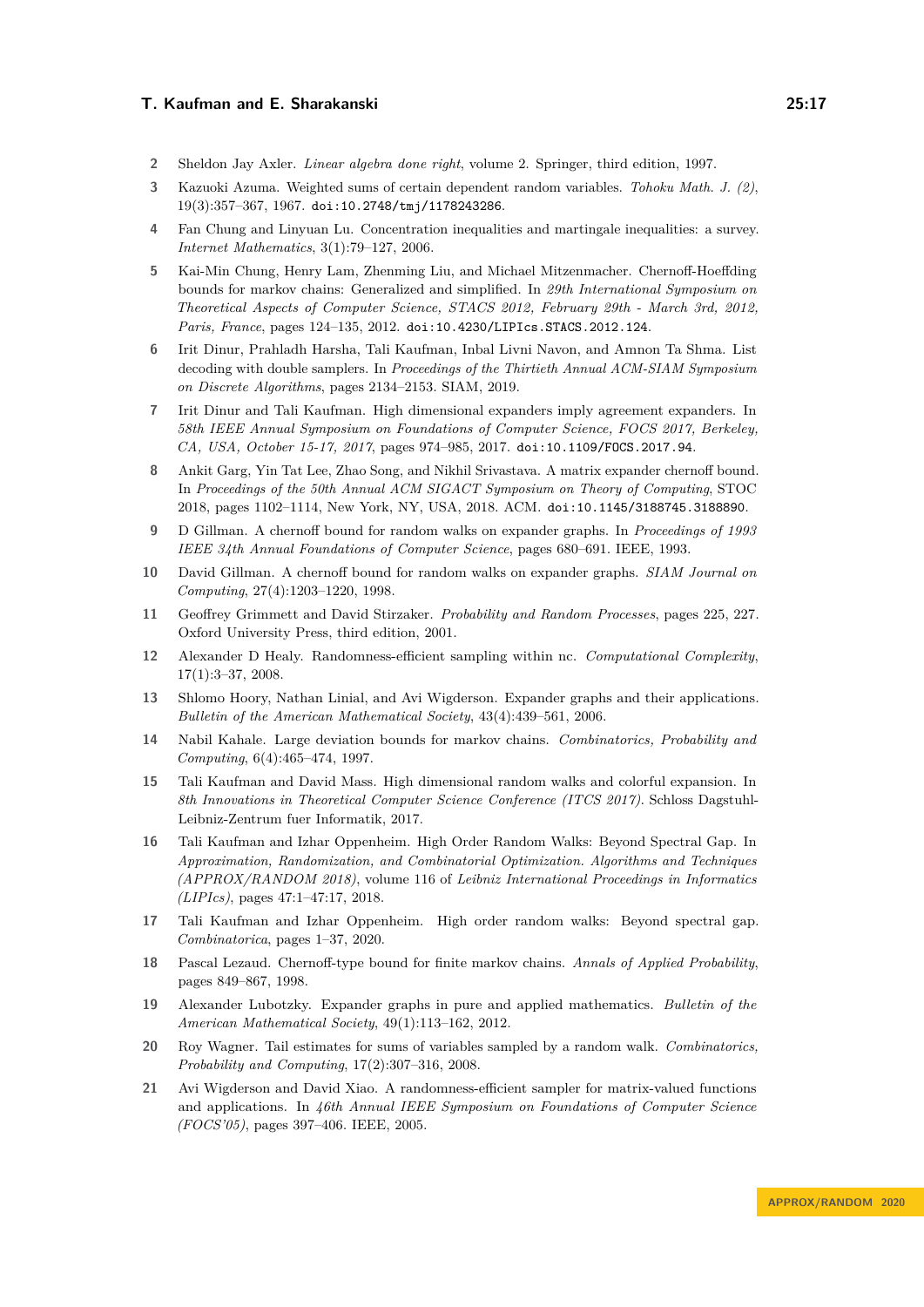# <span id="page-17-1"></span>**A Proving the Expander Chernoff Bound**

Our proof is a generalization of [\[8\]](#page-16-14). As in [\[8\]](#page-16-14), the proof is by reduction to the well-studied subject of martingales. First, let us provide the relevant definitions.

# **A.1 Preliminaries**

Let  $(\Omega, \mathcal{F}, \mathbb{P})$  be a probability-space:  $\Omega$  is the sample space which is the set of possible outcomes of an experiment;  $\mathcal F$  is a  $\sigma$ -algebra that is a set of events, where each event is a set of outcomes; and  $\mathbb P$  is a probability measure function that assigns a probability to each event.

For example, in our case, the experiment is a random walk of length *t* on a graph  $G = (V, E)$ . A single outcome is a sequence of *t* vertices. The sample space is the set of possible sequences. The  $\sigma$ -algebra of our probability-space is the power set of the sample space. A set in this power set is an event (a set of walks), and the probability of an event is the probability that one of the walks in that event has occurred.

A probability-space can be equipped with a *filtration*, which is a monotone sequence of sub- $\sigma$ -algebras  $\mathcal{F}_0 \subseteq \mathcal{F}_1 \subseteq \cdots \subseteq \mathcal{F}$ . Intuitively, each sub- $\sigma$ -algebra  $\mathcal{F}_i$  is the information known at time *i* (which includes what was known before that).

In our case, we are interested in the filtration generated by a random walk on the graph. Let  $w_1, \ldots, w_t$  denote a random walk. Each  $w_i$  is a random variable from our sample space  $\Omega$  to  $V = \{1, \ldots, n\}$ . The value of  $w_i$  given a sequence from  $\Omega$ , is the *i*-th vertex in that sequence. The  $\sigma$ -algebra generated by  $w_1, \ldots, w_i$  represents the information known after *i* steps and is denoted by  $\sigma(w_1, \ldots, w_i)$ . This  $\sigma$ -algebra is generated by the events  $E_{v_1, \ldots, v_i}$  for all possible walks  $(v_1, \ldots, v_i) \in V^i$ , where  $E_{v_1, \ldots, v_i}$  denotes the event of all possible outcomes that start with  $v_1, \ldots, v_i$ .

A sequence  $\{X_n\}$  of random variables is said to be *adapted* to a filtration  $\{\mathcal{F}_n\}$  if  $X_n$ is  $\mathcal{F}_n$ -measurable for all *n*. Informally,  $X_n$  is  $\mathcal{F}_n$ -measurable if  $X_n$  is known at time *n*. A random variable  $w_i$  is  $\mathcal{F}_j$ -measurable if  $w_i^{-1}(v) \in \mathcal{F}_j$  for all  $v \in V$ , which means that  $w_i$  is known after *j* steps. Note that  $w_i$  is  $\mathcal{F}_j$ -measurable for  $i \leq j$ , and therefore  $w_1, \ldots, w_t$  is adapted to the filtration  $\{\sigma(w_1, \ldots, w_i)\}_{i=1}^t$ .

We can now provide the definition of martingales and martingale difference sequences.

<span id="page-17-2"></span> $▶$  **Definition 50** (Martingale, MDS). Let  $(Ω, F, ℤ)$  be a probability-space and let  ${F_n}$  be a *filtration.* Let  $\{X_n\}$  be a sequence of random variables such that  $\{X_n\}$  *is adapted to*  $\{\mathcal{F}_n\}$  $and \mathbb{E}[|X_n|] < \infty$  *for all n.* 

- **1.** *If*  $\mathbb{E}[X_{n+1} | \mathcal{F}_n] = X_n$  *for all n then*  $\{X_n\}$  *is a* martingale *with respect to*  $\{\mathcal{F}_n\}$ *.*
- **2.** *If*  $\mathbb{E}[X_{n+1} | \mathcal{F}_n] = 0$  *for all n then*  $\{X_n\}$  *is an* MDS *(martingale difference sequence) with respect to the filtration*  $\{\mathcal{F}_n\}$ .

The following inequality is a generalization of the Chernoff bound to martingales.

<span id="page-17-0"></span>**Proposition 51** (Azuma's inequality [\[3\]](#page-16-19)). Let  $X_0, \ldots, X_t$  be a martingale and suppose there *is*  $c > 0$  *such that*  $|X_i - X_{i-1}| \leq c$  *for all*  $1 \leq i \leq t$  *a.s. Then for all*  $\epsilon > 0$ *:* 

$$
\mathbb{P}(|X_t - X_0| \ge \epsilon) \le 2 \exp\left(\frac{-\epsilon^2}{2tc^2}\right).
$$

# **A.2 Reduction to Martingales**

In this subsection we prove the following reduction from the problem of concentration for random walks to the problem of concentration for martingales. The proof is a generalization of the proof from [\[8,](#page-16-14) Theorem 1.6].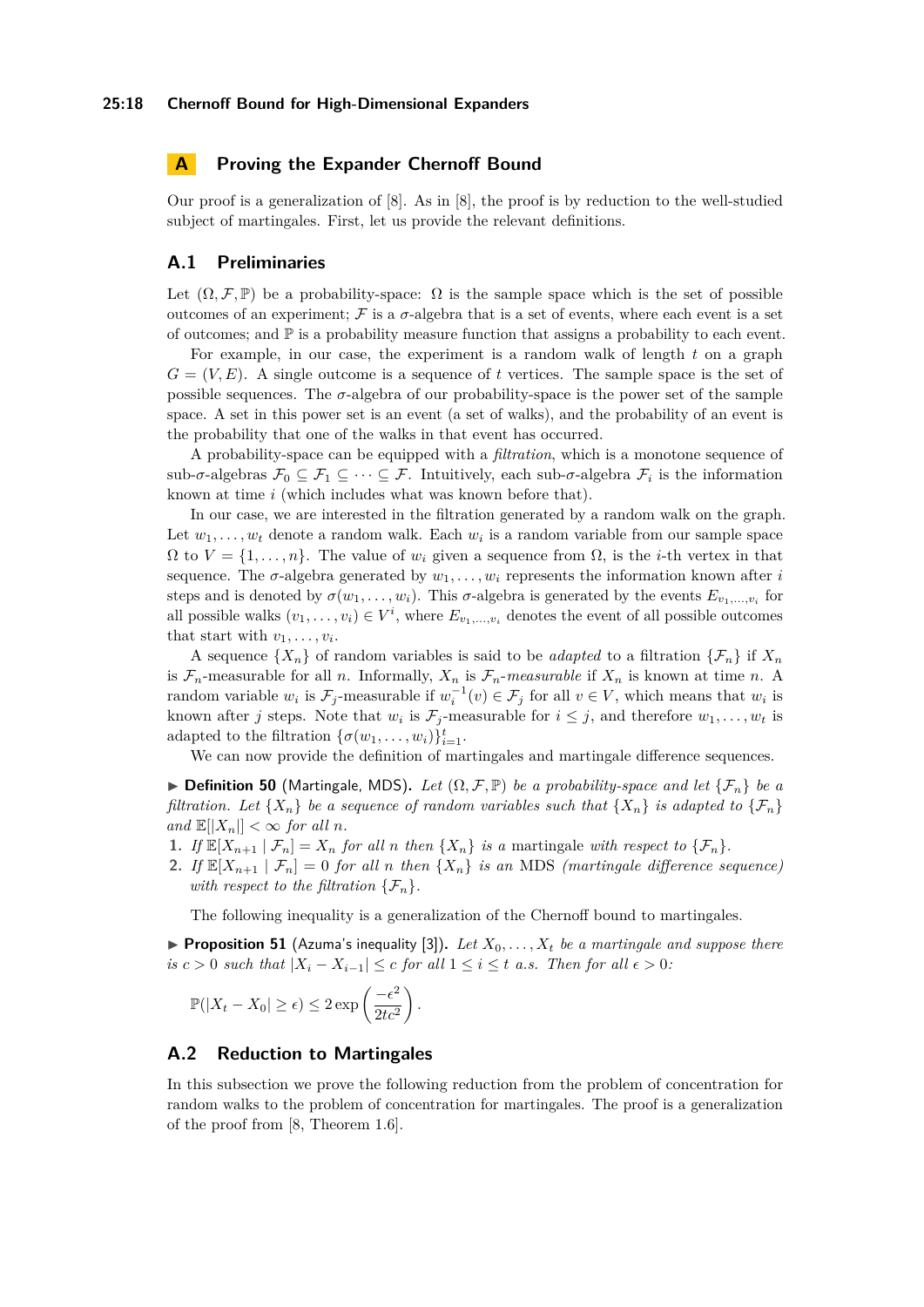<span id="page-18-0"></span>**Proposition 52** (Reduction to martingales). Let  $M: l_2(\pi) \to l_2(\pi)$  be a connected non*bipartite random walk operator over state-space*  $V = \{1, \ldots, n\}$  *with a stationary distribution*  $\pi$ *. Let*  $w_1, \ldots, w_t$  *be a random walk according to M with initial distribution*  $\pi$  *and denote*  $\pi_* := \min_i \pi_i$ *. Let*  $f \in l_2(\pi)$  *be a function satisfying*  $\mathbb{E}_{\pi}[f] = 0$ *. Then for every*  $\epsilon > 0$ *, there is a martingale difference sequence*  $Z_1, \ldots, Z_t$  *(see Definition [50\)](#page-17-2)* with respect to the filtration

$$
\{\sigma(w_1, \ldots, w_i)\}_{i=1}^t \text{ such that } \frac{1}{t} \sum_{i=1}^t f(w_i) = W + \frac{1}{t} \sum_{i=1}^t Z_i, \text{ where } |W| \le \epsilon \text{ and each term } Z_i
$$
  
satisfies  $|Z_i| \le 2||f||_{\infty} \left[ \max \left\{ \frac{\ln(||f||_{\pi}/\epsilon\sqrt{\pi_*})}{-\ln(\lambda(f))}, 1 \right\} \right].$ 

In order to prove this proposition, we first need to prove several lemmas. Let  $K \in \mathbb{N}$ . We will set it to its optimal value later in the subsection.

Our goal is to show that the sum  $\sum_{i=1}^{t} f(w_i)$  is a martingale difference sequence with respect to the filtration  $\{\sigma(w_1, \ldots, w_i)\}_{i=1}^t$ , with a small error *W*. Ideally, we would have wanted  $\mathbb{E}[f(w_{i+1}) | w_i]$  to be equal to 0. But in fact, the following holds:

<span id="page-18-2"></span>► Lemma 53. Let  $1 \le k \le K$  and  $1 \le i \le t-k$ . Then  $(M^k f)(w_i) = \mathbb{E}[(M^{k-1} f)(w_{i+1}) | w_i]$ .

Proof. By definition of conditional expectation with respect to an event, we get that:  $\mathbb{E}\left[\left(M^{k-1}f\right)(w_{i+1})\big|w_i\right] = \sum_{j=1}^n \mathbb{P}[w_{i+1} = j \mid w_i](M^{k-1}f)(j) = \sum_{j=1}^n M(w_i,j)(M^{k-1}f)(j)$  $= (M(M^{k-1}f))(w_i) = (M^k f)(w_i).$  **←** 

Therefore, to create an MDS out of  $\sum_{i=1}^{t} f(w_i)$  we define the following random variables:  $Y_1^{(k)} := (M^{k-1}f)(w_1)$  for all  $1 \leq k \leq K$ , and  $Y_i^{(k)} := (M^{k-1}f)(w_i) - (M^k f)(w_{i-1})$  for all  $1 < i \leq t - k + 1.$ 

<span id="page-18-1"></span>
$$
\blacktriangleright \textbf{Lemma 54.} \ \textit{The following holds:} \ \sum_{i=1}^{t} f(w_i) = \sum_{k=1}^{K} \sum_{i=1}^{t-k+1} Y_i^{(k)} + \sum_{i=1}^{t-K} (M^K f)(w_i).
$$
\n
$$
\textbf{Proof. Let } 1 \le m \le t \text{ and } 1 \le k \le K. \text{ Then } \sum_{i=1}^{m} (M^{k-1} f)(w_i) = \sum_{i=1}^{m} Y_i^{(k)} + \sum_{i=1}^{m-1} (M^k f)(w_i),
$$

and the lemma is easy to prove by induction on  $K$ .

The following corollary separates  $\sum_{i=1}^{t} f(w_i)$  to an MDS part and an error part *W*. Later in this subsection, we will show that  $\{Z_i\}$  is indeed an MDS and that *W* is small.

<span id="page-18-3"></span>
$$
\text{Forollary 55. Denote } W := \frac{1}{t} \sum_{i=1}^{t-K} (M^K f)(w_i), \text{ and } Z_i := \sum_{k=1}^{\min\{t-i+1, K\}} Y_i^{(k)} \text{ for all } 1 \le i \le t.
$$
\n
$$
\text{Then } \frac{1}{t} \sum_{i=1}^t f(w_i) = W + \frac{1}{t} \sum_{i=1}^t Z_i.
$$

**Proof.** By interchanging the order of summation,

$$
\sum_{k=1}^{K} \sum_{i=1}^{t-k+1} Y_i^{(k)} = \sum_{i=1}^{t} \sum_{k=1}^{\min\{t-i+1, K\}} Y_i^{(k)} = \sum_{i=1}^{t} Z_i.
$$

Lemma [54](#page-18-1) finishes the proof.

Our next step is to show that  $\{Z_i\}$  is a martingale difference sequence with respect to the filtration  $\{\sigma(w_1, \ldots, w_i)\}_{i=1}^t$ . We prove it by showing that  $\{Y_i\}$  is an MDS.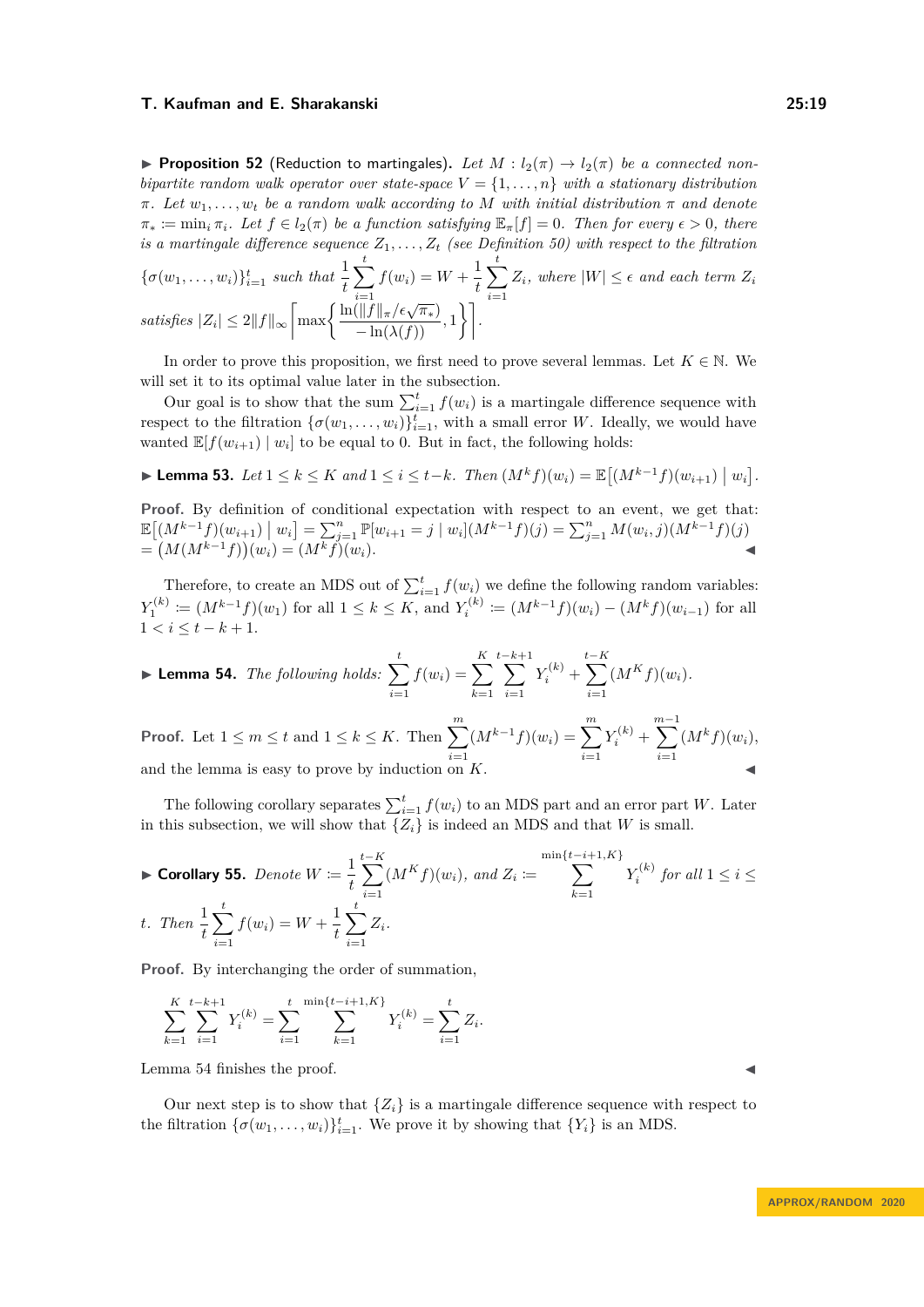#### **25:20 Chernoff Bound for High-Dimensional Expanders**

► **Lemma 56.** *For all*  $1 \leq k \leq K$ ,  $Y_1^{(k)}$ , ...,  $Y_{t-k+1}^{(k)}$  *is an MDS with respect to the filtration*  $\{\sigma(w_1,\ldots,w_i)\}_{i=1}^{t-k+1}$ .

**Proof.** First note that for all  $0 \leq k \leq K$  and  $1 \leq i \leq t - k$ :

<span id="page-19-0"></span>**1.**  $(M^k f)(w_i)$  is  $\sigma(w_1, \ldots, w_i)$ -measurable.

<span id="page-19-1"></span>**2.** By the Markov property,  $\mathbb{E}[(M^k f)(w_{i+1}) | w_1, \ldots, w_i] = \mathbb{E}[(M^k f)(w_{i+1}) | w_i].$ Let  $1 \leq k \leq K$ . By [1,](#page-19-0)  $Y_i^{(k)}$  is  $\sigma(w_1, \ldots, w_i)$ -measurable.

Secondly, we should prove that  $Y_1^{(k)}, \ldots, Y_{t-k+1}^{(k)}$  has the MDS property. Let  $1 \leq i \leq t-k$ . By [1,](#page-19-0)  $(M<sup>k</sup>f)(w<sub>i</sub>)$  is  $\sigma(w_1, \ldots, w_i)$ -measurable, hence by the stability property of conditional expectation:

<span id="page-19-2"></span>
$$
\mathbb{E}\left[(M^k f)(w_i) \mid w_1, \dots, w_i\right] = (M^k f)(w_i). \tag{2}
$$

Therefore, we have  $\mathbb{E}[Y_{i+1}^{(k)} | w_1, \dots, w_i] = \mathbb{E}[(M^{k-1}f)(w_{i+1}) - (M^k f)(w_i) | w_1, \dots, w_i] =$  $\mathbb{E}[(M^{k-1}f)(w_{i+1}) | w_i] - \mathbb{E}[(M^k f)(w_i) | w_1, ..., w_i] = (M^k f)(w_i) - (M^k f)(w_i) = 0$  where the second equality is by [2](#page-19-1) and the third equality is by Lemma  $53$  and  $(2)$ .

<span id="page-19-6"></span>► Corollary 57.  $Z_1, \ldots, Z_t$  *is an MDS with respect to*  $\{\sigma(w_1, \ldots, w_i)\}_{i=1}^t$ .

Now, let us bound the size of each  $Z_i$ . We need the following lemma:

<span id="page-19-3"></span>► **Lemma 58.** Let *M* be a connected random walk and let  $f \in l_2(\pi)$ . Then  $||Mf||_{\infty} \leq ||f||_{\infty}$ .

**Proof.** Let  $1 \leq i \leq n$ . Then we have  $|(Mf)(i)| \leq \sum_j |M(i,j)f(j)| = \sum_j M(i,j)|f(j)| \leq$  $\sum_{j} M(i, j) \|f\|_{\infty} = \|f\|_{\infty}$ , and therefore  $\|Mf\|_{\infty} \le \|f\|_{\infty}$ .

<span id="page-19-7"></span>▶ **Corollary 59.** *Let*  $1 \leq i \leq t$ *. Then*  $|Z_i| \leq 2K||f||_{\infty}$ *.* 

Proof. Since 
$$
|Z_i| = |\sum_{k=1}^{\min\{t-i+1, K\}} Y_i^{(k)}| \le \sum_{k=1}^{\min\{t-i+1, K\}} |Y_i^{(k)}| \le \sum_{k=1}^K |Y_i^{(k)}|
$$
, we have  
\n
$$
|Z_i| \le \sum_{k=1}^K |(M^{k-1}f)(w_i) - (M^k f)(w_{i-1})| \le \sum_{k=1}^K (|(M^{k-1}f)(w_i)| + |(M^k f)(w_{i-1})|)
$$
\n
$$
\le \sum_{k=1}^K (||M^{k-1}f||_{\infty} + ||M^k f||_{\infty}) \le \sum_{k=1}^K (||f||_{\infty} + ||f||_{\infty}) = 2K ||f||_{\infty}
$$

where the last inequality is by Lemma [58.](#page-19-3)

Our last step before proving Proposition [52](#page-18-0) is to bound the error  $|W|$ . First note that

<span id="page-19-4"></span>► **Lemma 60.** *Let*  $1 \leq i \leq n$ *. Then*  $\sqrt{\pi_i} |(M^K f)(i)| \leq \lambda(f)^K ||f||_{\pi}$ *.* 

**Proof.** By Lemma [27,](#page-10-6) we have that  $\pi_i(M^Kf)(i)^2 \leq \sum_{j=1}^n \pi_j(M^Kf)(j)^2 = ||M^Kf||^2_{\pi} \leq$  $(\lambda(f)^K \|f\|_{\pi})$  $\frac{2}{3}$  as needed.

Let us now bound the error *W*.

<span id="page-19-5"></span>**Proposition 61.**  $|W| \leq \frac{\lambda(f)^K \|f\|_{\pi}}{\sqrt{\pi_*}}$ .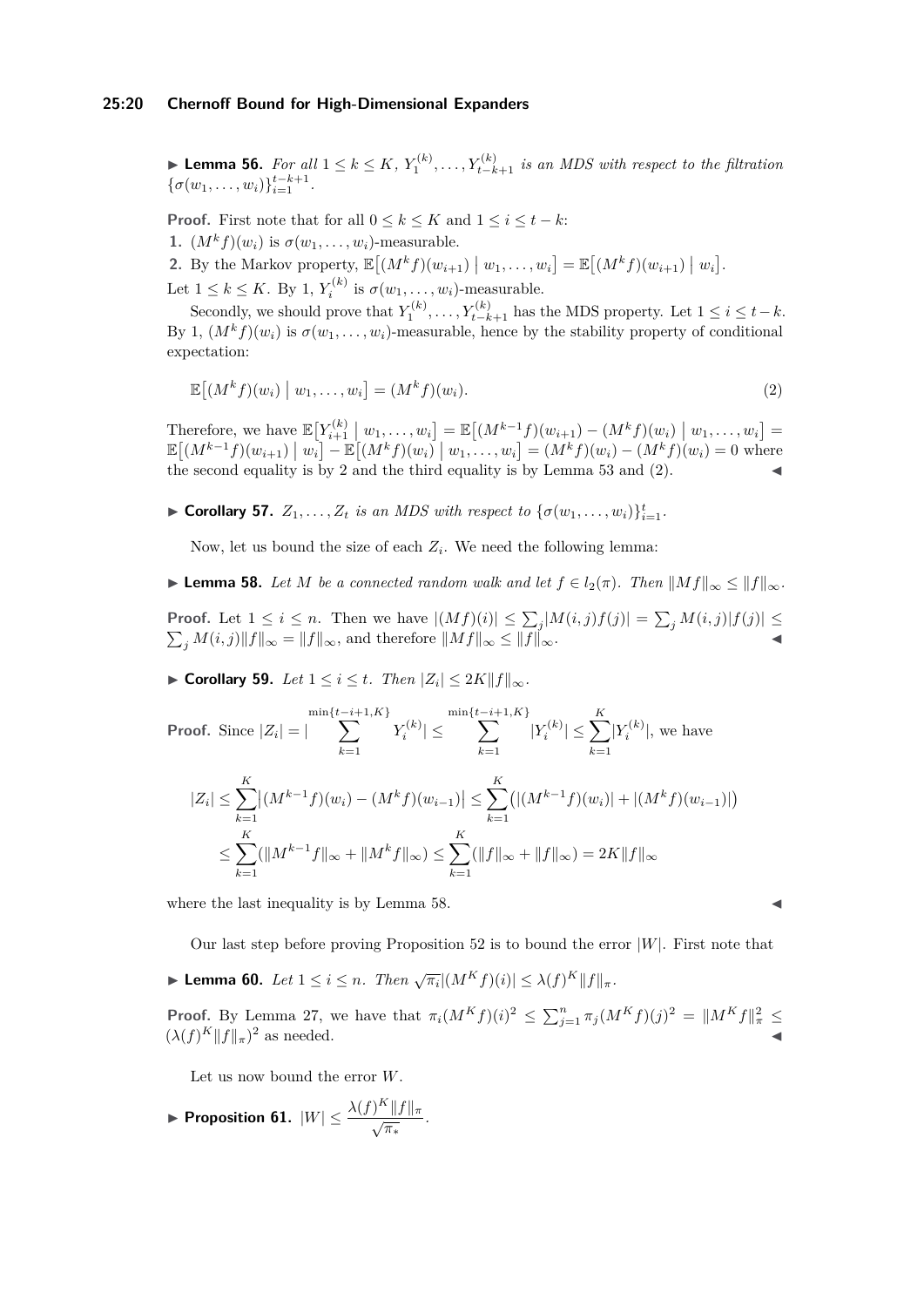**Proof.** From Lemma [60](#page-19-4) we have:

$$
|W| \leq \frac{1}{t} \sum_{i=1}^{t-K} |(M^K f)(w_i)| \leq \frac{1}{t} \sum_{i=1}^{t-K} \frac{1}{\sqrt{\pi_{w_i}}} \sqrt{\pi_{w_i}} |(M^K f)(w_i)|
$$
  

$$
\leq \frac{1}{t} \sum_{i=1}^{t-K} \frac{1}{\sqrt{\pi_{w_i}}} \cdot \lambda(f)^K \|f\|_{\pi} \leq \frac{t-K}{t} \lambda(f)^K \|f\|_{\pi} \max_{i} \frac{1}{\sqrt{\pi_i}} \leq \frac{\lambda(f)^K \|f\|_{\pi}}{\sqrt{\pi_*}}
$$

where the last inequality is by definition of  $\pi_*$ .

We can now prove Proposition [52.](#page-18-0)

**Proof of Proposition [52.](#page-18-0)** By Corollary [55:](#page-18-3)  $\frac{1}{t}$  $\sum_{ }^{t}$ *i*=1  $f(w_i) = W + \frac{1}{4}$ *t*  $\sum_{i=1}^{t}$ *i*=1 *Z<sup>i</sup>* where

1. 
$$
W := \frac{1}{t} \sum_{i=1}^{t-K} (M^K f)(w_i).
$$
  
\n2.  $Z_i := \sum_{k=1}^{\min\{t-i+1,K\}} Y_i^{(k)}$  for all  $1 \le i \le t$ .

By Proposition [61,](#page-19-5)  $|W| \leq \frac{\lambda(f)^K ||f||_{\pi}}{\sqrt{\pi_*}}$ . In order for  $|W| \leq \epsilon$  to apply, we should choose *K* such that  $\frac{\lambda(f)^K \|f\|_{\pi}}{\sqrt{\pi_*}} \leq \epsilon$ . Note that by Proposition [8,](#page-7-2)  $\lambda(f) < 1$ . Therefore

<span id="page-20-1"></span>
$$
K \ge \frac{\ln(\|f\|_{\pi}/\epsilon\sqrt{\pi_*})}{-\ln(\lambda(f))}.\tag{3}
$$

By Corollary [57,](#page-19-6)  $Z_1, \ldots, Z_t$  is an MDS with respect to  $\{\sigma(w_1, \ldots, w_i)\}_{i=1}^t$ . Moreover, by Co-rollary [59,](#page-19-7)  $|Z_i| \leq 2K||f||_{\infty}$  for all  $1 \leq i \leq t$ . So to get the best bound on  $|Z_i|$  we should choose Follary 39,  $|Z_i| \leq ZK ||J||_{\infty}$  for all  $1 \leq i \leq t$ . So to get the best bound on  $|Z_i|$  we should choose which yields the advertised bound on  $|Z_i|$ . |. <del>Jennary 1999</del><br>|-

<span id="page-20-0"></span> $\triangleright$  Remark 62. We can prove a more general version of this bound that applies to functions that most of their mass is on eigenspaces of small eigenvalues, and a small portion of their mass is on eigenspaces associated with large eigenvalues.

Let  $P$  be an orthogonal projection to a direct sum of some of the eigenspaces, such that  $\lambda(Pf)$  is small and  $\ell := ||f - Pf||_{\pi}$  is small too. Then  $||M^Kf||_{\pi} \le ||M^KPf|| +$  $||M^K(I - P)f||_{\pi} \leq \lambda (Pf)^K ||Pf||_{\pi} + ||(I - P)f||_{\pi} \leq \lambda (Pf)^K ||f||_{\pi} + \ell$ . Therefore, in<br>Lemma [60](#page-19-4) we would get  $\sqrt{\pi_i} |(M^K f)(i)| \leq ||M^K f||_{\pi} \leq \lambda (Pf)^K ||f||_{\pi} + \ell$ . This means we would get that  $|W| \leq \frac{\lambda (Pf)^K ||f||_{\pi} + \ell}{\sqrt{\pi_*}}$  and therefore, for  $\ell < \epsilon \sqrt{\pi_*}$  we get  $|Z_i| \leq$  $2\|f\|_{\infty}\bigg[\max\bigg\{\frac{\ln(\|f\|_{\pi}/(\epsilon\sqrt{\pi_*}-\ell))}{-\ln(\lambda(f))},1\bigg\}\bigg].$ 

# **A.3 Proof of Theorem [29](#page-10-0)**

**Proof.** We prove an Expander Chernoff bound that depends on  $\lambda(f)$ . Let  $\epsilon > 0$ . Applying Proposition [52](#page-18-0) with  $\epsilon/2$  we get that there is an MDS  $Z_1, \ldots, Z_t$  with respect to the filtration  $\{\sigma(w_1,\ldots,w_i)\}_{i=1}^t$  such that  $\frac{1}{t}\sum_{i=1}^t f(w_i) = W + \frac{1}{t}\sum_{i=1}^t Z_i$ , where  $|W| \leq \epsilon/2$  and each term